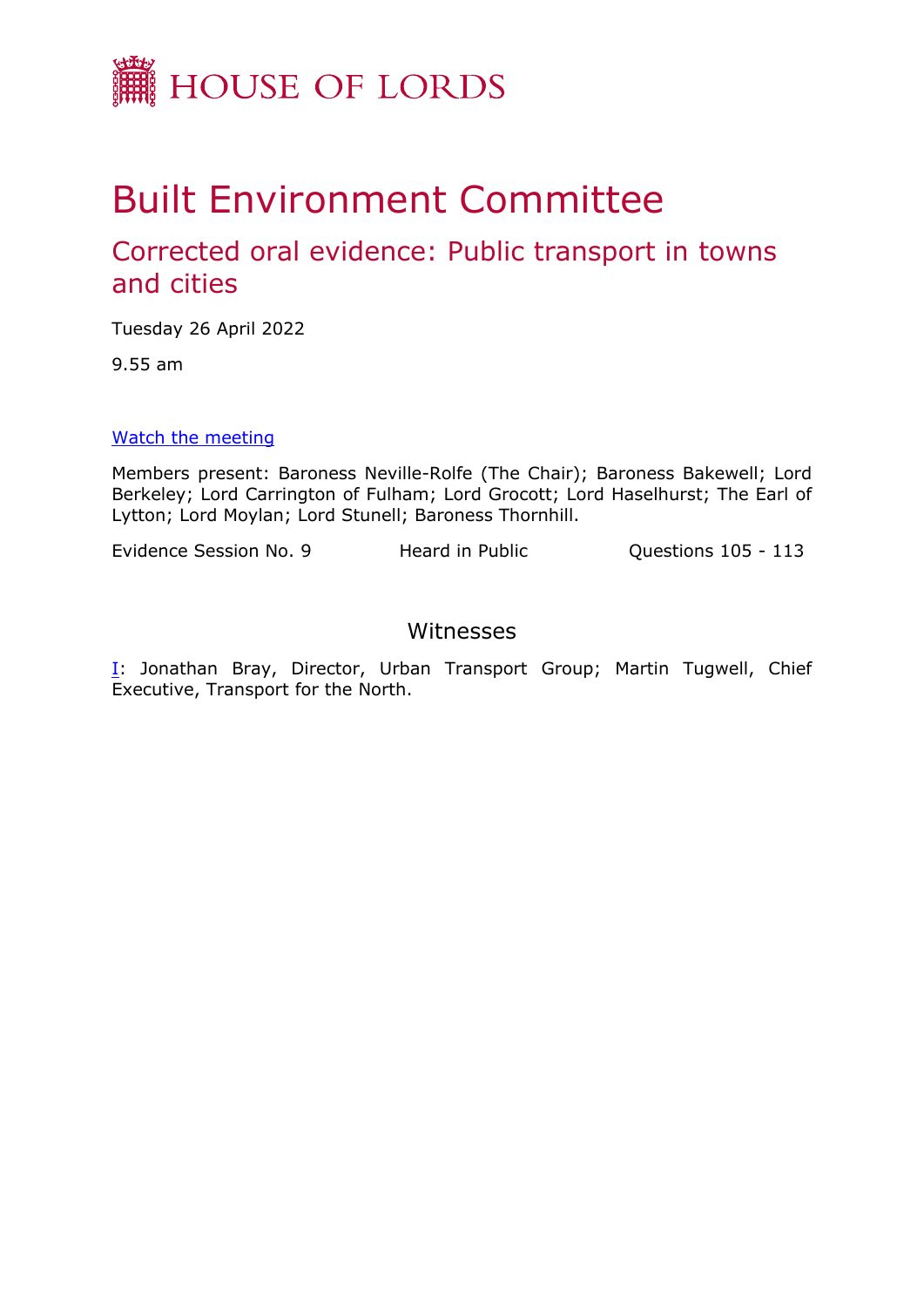## <span id="page-1-0"></span>Examination of witnesses

Jonathan Bray and Martin Tugwell.

Q105 **The Chair:** Welcome to the House of Lords Built Environment Committee's public evidence session on our inquiry into public transport in towns and cities.

The inquiry is considering the impact of technological and digital developments on traffic behaviours, future trends in transport innovation, and how public policy can best be shaped to meet these and other trends. We are very interested in connectivity across modes and better integration through data and innovation. We will be making recommendations to the Government later in the year.

In this session, we are interested in policy co-ordination and local government. We are delighted that our witnesses today are Jonathan Bray, director, Urban Transport Group, and Martin Tugwell, chief executive of Transport for the North.

The session is being broadcast on parliamentlive.tv. A full transcript is being taken and will be made available to our witnesses for any corrections after the session. Perhaps Members and witnesses could keep the questions and responses brief, as we want to cover a lot this morning. Thank you very much.

I am going to kick off, if I may, with a general question. Jonathan, perhaps you would like to go first. What are the current levels of public transport usage in the area that you are dealing with, and how is that shared between the different modes? What is the car usage?

*Jonathan Bray:* As background, I am mainly speaking about the metropolitan areas—Greater Manchester, West Yorkshire, South Yorkshire, Merseyside, West Midlands, and Tyne and Wear. They are the main members that we bring together.

Pre-pandemic, we saw strong growth in rail, which has a USP of getting large numbers of people into city centres rapidly. We saw an ongoing decline in bus. Overall, the car was king—it was the largest share of trips—but if you looked at some of the largest cities you saw some strong growth in public transport. If you looked at somewhere like Birmingham, there was a 35% increase in rail commuting trips in the six years to 2019, and public transport's mode share into Birmingham city centre was 64%. So, in some of those larger city centres, you saw some strong performance by public transport.

During the pandemic, public transport reverted to its core market, which is those people who do not have access to a car but need public transport to get around. That is why bus performed strongly and rail did not.

Since the pandemic, right now we see bus use plateauing in the low 80s. We have seen quite a strong comeback in rail recently. In Greater Manchester and Merseyside, we have seen rail patronage recently of 80%, and it can reach the high 70s nationally.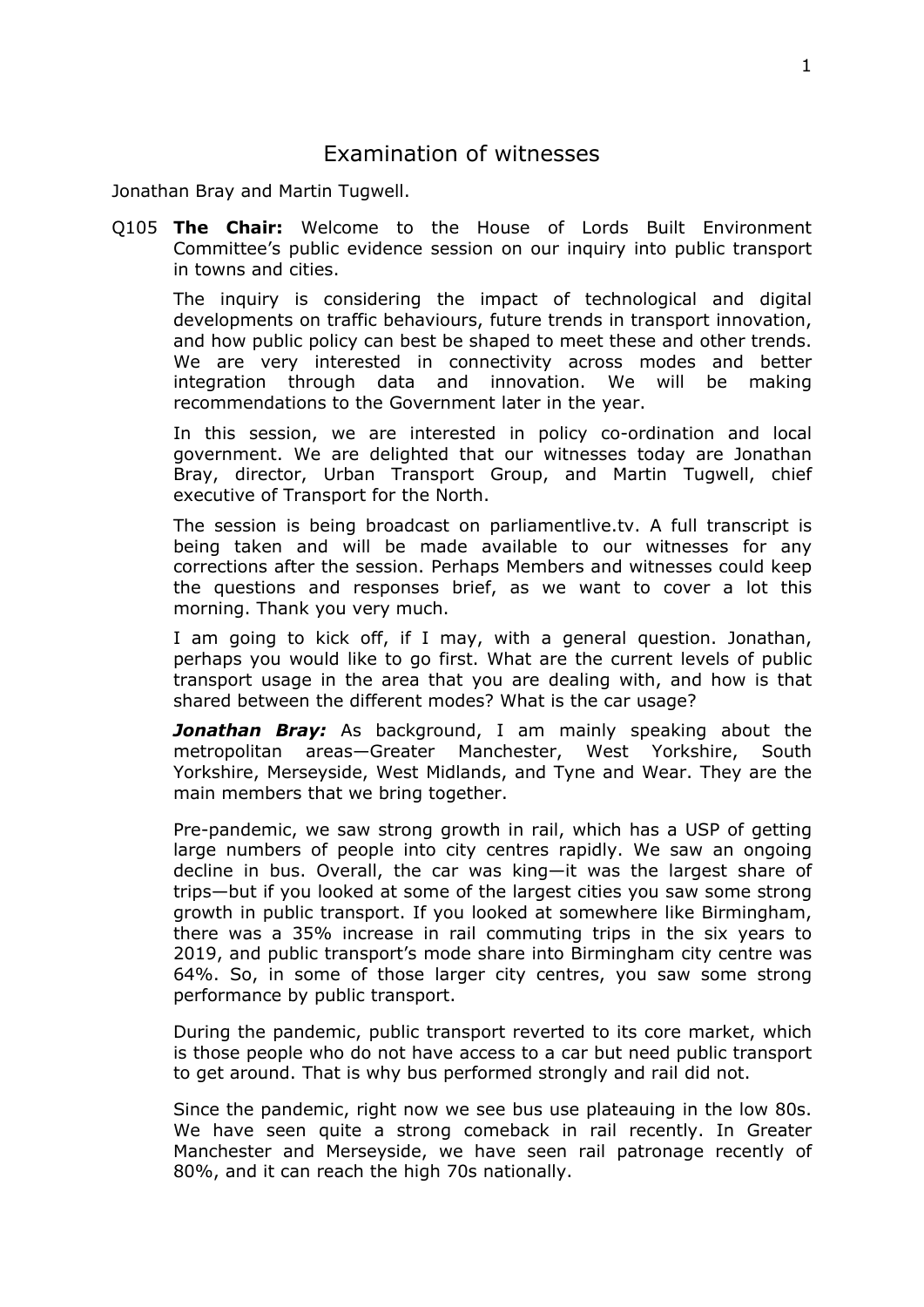Active travel has probably been the biggest winner, particularly cycling. Figures for cycling levels are all higher than they were pre-pandemic. In some weeks recently, it has been 145% and 177% nationally higher than it was before.

If we look to the future, it is too early to say in some ways exactly what will happen, but most people would cohere around the idea that commuting will not come back to the level it was pre-pandemic. We could see a hit on commuter traffic. Leisure travel has performed well throughout most of the pandemic when people could move around, and there is further potential to build up leisure travel in some cases. Leisure travel on some of our networks, particularly the Tyne and Wear metro at weekends, has been higher than it was pre-pandemic, so there is potential there.

A couple of months ago, we did our estimates and we reckoned that public transport could get back to about 85% of where it was prepandemic in the summer, but we will have to see. We also have to factor in the effect of rising energy prices on discretionary travel. With people's household income squeezed, they tend to make fewer discretionary trips, which hits leisure travel. Will we see a shift from diesel and petrol cars to electric cars and to public transport? These factors have yet to play themselves out. That is something else to watch for in the summer.

**The Chair:** I mentioned data at the beginning. Do you have quite good data on the shifts in this? We are interested in what happened before the pandemic, what the effect of the pandemic was, and what is happening now. Do you do household surveys or some such thing? How do you know what is going on and what is happening? Is that something that we could have access to?

*Jonathan Bray:* As a network, we do a weekly patronage count across our members, which we would be very happy to share with you. The DfT produces national data. Each of our members does a lot in tracking public opinion and does its own projections and surveys. There is a mass of data out there and you can identify some trends, but there is still quite a lot to work its way through. The big picture is that we are not expecting, without some significant policy interventions, public transport patronage to return to pre-pandemic levels any time soon.

**The Chair:** You mentioned the move to cycling, e-scooters and so on. Where is that coming from? Is it from cars or public transport?

**Jonathan Bray:** I do not think we have an assessment overall of that. We have seen very strong leisure performance with cycling. It may explain some of the very recent high figures we have had with holidays and what have you. We have seen some shift. The other increase in journeys has been walking. There have been a lot more walking trips during the pandemic, as you might expect. We have trials of e-scooters in various parts. They are still working their way through. Some of our members are reporting some shift from car use to e-scooters, but we are awaiting the full results of those trials.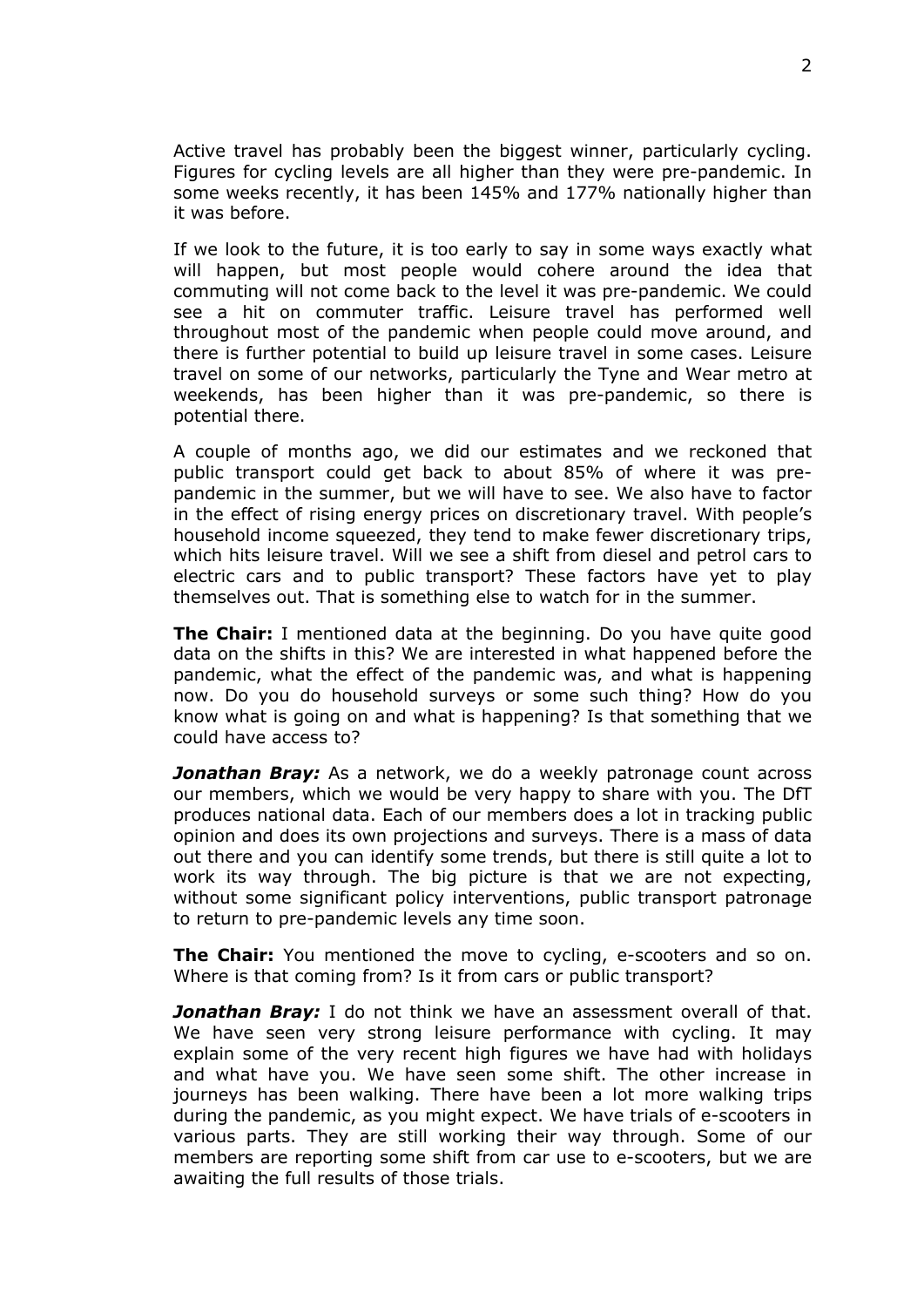**The Chair:** We will be very interested to see how that is going and what is sustained. Thank you. Lord Moylan has a supplementary.

**Lord Moylan:** The aggregate figures you have given for the members of the Urban Transport Group include London.

*Jonathan Bray:* The figures I gave you were mostly without London because London—

**Lord Moylan:** Thank you. London is a member of your group.

*Jonathan Bray:* It is, yes.

**Lord Moylan:** I wanted to be clear that the figures did not include London.

#### *Jonathan Bray:* No.

**Lord Moylan:** Thank you very much.

**Lord Grocott:** Can I just get clarification on the variance at different times of the year of some of these? You talk about cycling, for example, showing a considerable increase. Am I right in assuming that there is a huge difference between cycling in May and December as a means of getting to work or for any other reason? It is not as predictable as other forms of transport.

**Jonathan Bray:** No. The same, in fact, happens with public transport; when the weather is better, we get much higher use. All these figures can vary depending on factors such as weather and holidays.

**Lord Carrington of Fulham:** You said that cycling has gone up 170%. From what base?

**Jonathan Bray:** That is compared with pre-pandemic.

**Lord Carrington of Fulham:** I realise that. If it had been one person cycling, that would now be three people cycling. People quote percentages all the time, but if you only had a very small number of people cycling pre-pandemic, a big increase is still a very small number of people cycling.

**Jonathan Bray:** I agree. The background levels of cycle use in this country are very low, but we are seeing big take-ups in particular journeys on busier main roads where the infrastructure has been put in. You can see that in London, but you can see that in other cities too. When you start to invest, you begin to get that.

**Lord Carrington of Fulham:** Anecdotally, you do not see it in London at all. If you look at the cycle lanes in London, they are empty. They really are, seriously.

**The Chair:** We are interested in intermodal trends—whether people are moving on to cycles and what the base period is. You kindly said you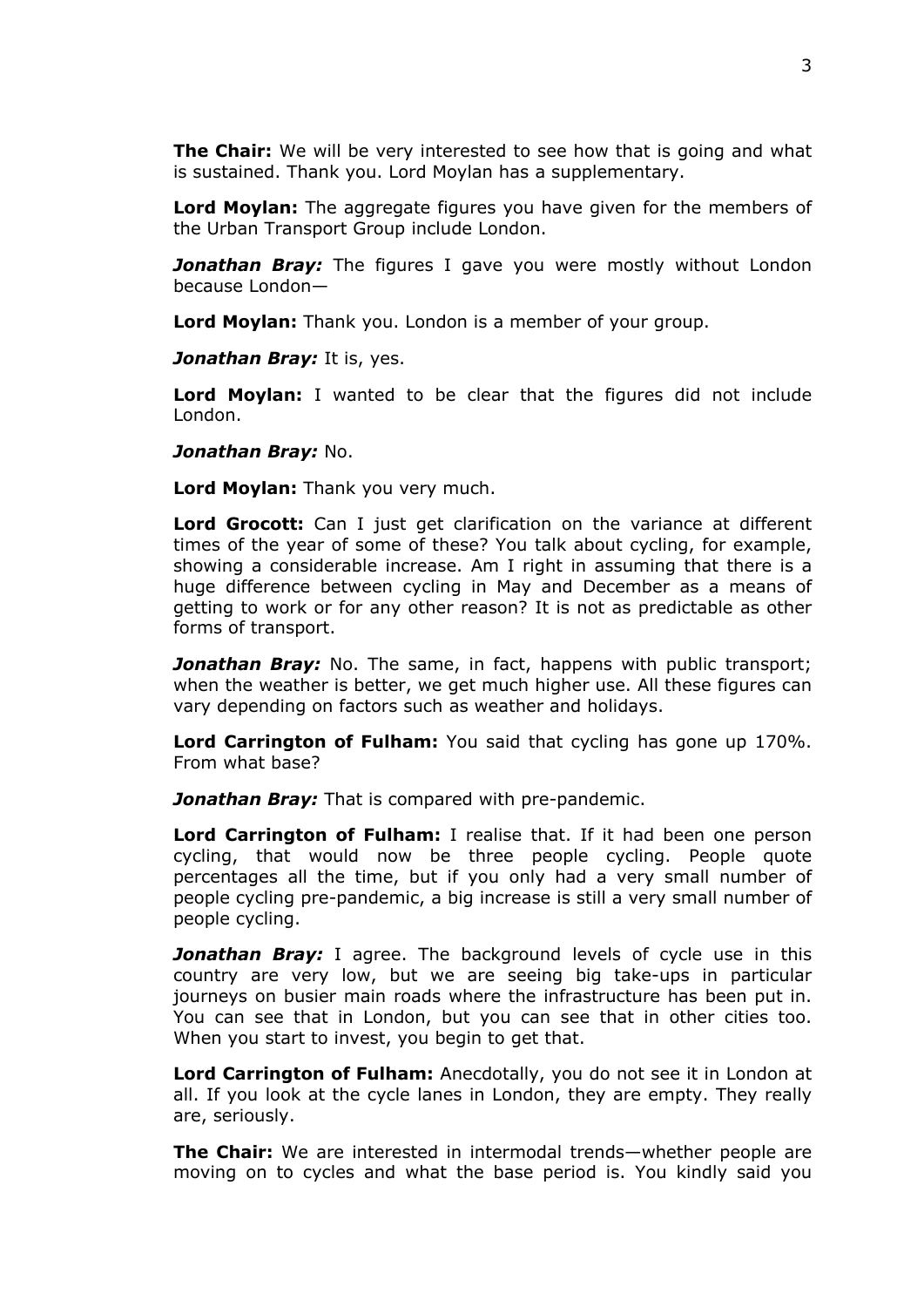would share some data and have a look at cycling.

*Jonathan Bray:* Yes. We are starting from a low base in this country. There is no doubt about that.

**The Chair:** To some extent, it follows the cycle lanes that you put in, but we are interested in the cost-benefit of those.

*Martin Tugwell:* I will build a little on what Jonathan has said. Transport for the North covers the entire north from the Scottish Borders down to the Midlands. If you look at the overall picture for the region, throughout the pandemic there has been a very consistent message in that the return and the bounceback on public transport, particularly rail, has been much faster and much higher than elsewhere in the country.

If you look at the figures reported by the two principal train operators and these are figures from March—Northern reported approximately 90% of pre-Covid levels in March, and TPE was just under 80%. Throughout the pandemic, it has been very consistent that the bounceback has been faster and higher. Indeed, in some areas—and Jonathan has touched on this—at weekends we have seen levels of traffic beyond what they were pre-pandemic.

The other thing that we need to bear in mind, particularly when we talk about the rail side of life, is the congestion on the existing railway and the consequences that has for freight movements, because we have to accommodate freight as well as passengers. It is very noticeable that, given the global gateways we have in the north on the ports of the Humber, on the west coast around Liverpool and so on, freight flows are in excess of 100% of what they were pre-pandemic. That shows that when you are looking at policy on public transport and transport in the round, increasingly you have to differentiate between the economies in different parts of the country. The bounceback in the north reflects the fact that for many people, whether it is buses or rail, public transport is an essential part of the need to get to work opportunities or a part of people's day-to-day lives. Tying in what we do around policy to reflect what we are trying to achieve with an objective such as the economy, environment and social will be increasingly important as we move forward.

**The Chair:** What about the basic facts in the north? Can you tell us a little about transport usage?

*Martin Tugwell:* Generally speaking, we have seen car traffic return to close to pre-pandemic levels. The interesting thing that requires more research—and I do not think we have done enough of it either as TfN or as a profession—is the nature of that traffic. It is very easy to count cars or vehicles on highways; you need to understand more about the changing nature in terms of whether that was the same trip that was made pre-pandemic. In some parts of the economy particularly, a shift to hybrid working will have changed the nature of trips during the course of the week. At the moment this is applying a judgment, but we need to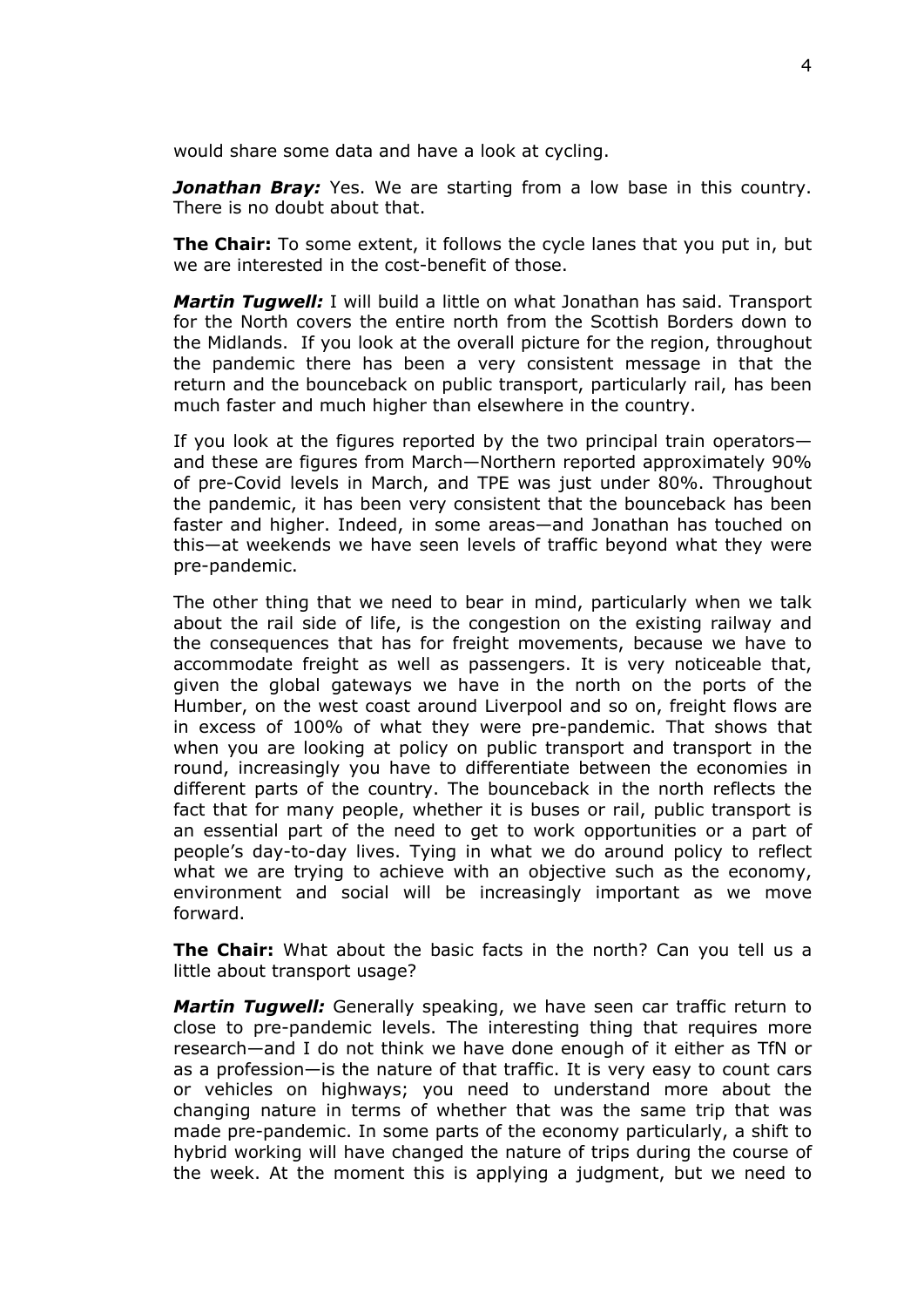understand better as we move forward, and if we are going to plan for different outcomes, how the nature of travel has changed and, more importantly, how it might need to change in the future.

**The Chair:** Do you see that as an opportunity, therefore, to do something slightly different in the north? Is that what you are hinting at?

*Martin Tugwell:* Yes, particularly as we focus on what we need to achieve on the economy and the environment. If we look at the independent economic review, which underpins our strategic transport plan, we identified the potential for something like 850,000 more jobs over the next 20 to 25 years and a £100 billion increase in the economy.

We have also seen through the regional decarbonisation strategy, which we published last December—the first one published at a regional level that there is a trajectory to get to nearly net zero by 2045. The pressure and the urgency is that, if you think about a carbon budget, we start to get very close to the limits by the early 2030s. So, in the next 10 years, we really have to make some shift if we are going to achieve the environmental objectives. I think you are right; we have to see this as an opportunity. We have to see the investment in the transport systems that are going to be sustainable for the long term as an opportunity for economic growth. We have things like the hydrogen hub in the northeast. We have hydrogen experiments on the west coast of the region. We need to use these as opportunities to develop decarbonised solutions for our transport system as we move forward.

**The Chair:** What about the passenger? Those are environmental objectives, which are important, but is there any opportunity for the passenger here, or do they have to stay at home or walk?

*Martin Tugwell:* This is where we come back to understanding that we have to get more focus on what the user wants to achieve and what their purpose of travel is. Traditionally, as a profession, transport has looked at the peak hours—morning peak and afternoon peak. What has become clear as a consequence of the pandemic is that we have to think about what travel needs are in the round because it is more than just the travel-to-work journey, and that provides us with an opportunity.

Q106 **Baroness Thornhill:** It is fascinating. Our second question is fundamentally about funding and the powers to deliver, but could I just tweak it slightly? It seems to me that we have learned through this inquiry that this is a very busy government agenda with lots of policies and reviews of policies, but also significant changes in governance at a strategic level. One only has to look at both your CVs to see the journey of the different things that you have been on and the things that you have done. At the heart of this, local government plays a key role.

How are these complexities of bodies and powers working out? How are you prioritising dealing with what seems to us to be sudden budget cuts, almost year on year, and the uncertainty of the bidding process in which local government plays a key role to fund your aspirations? Given the complexity of the bodies and the powers, are there any significant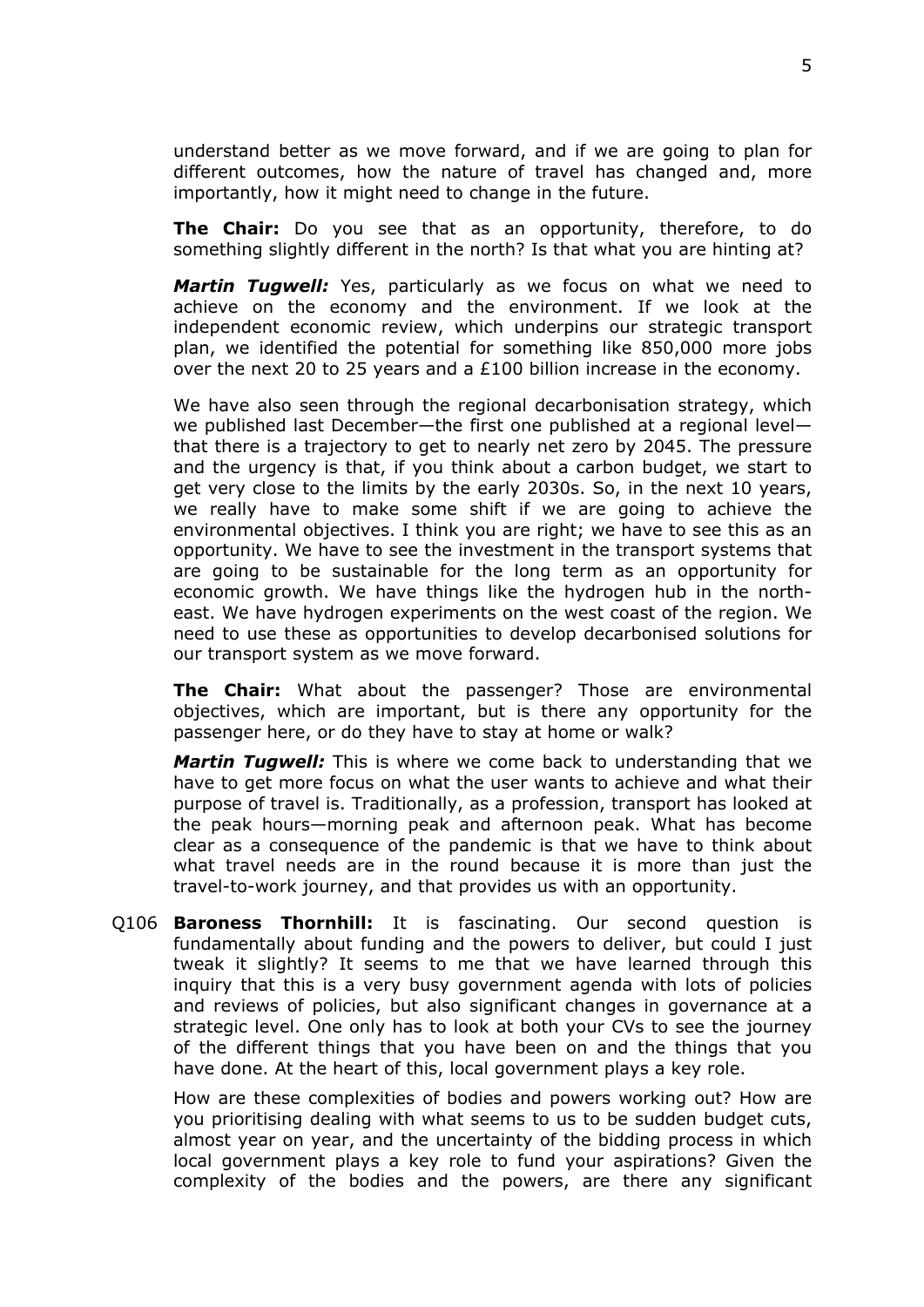changes that, in your view, need to happen to produce and enable better outcomes? Are we learning the lessons of the variety of powers across the country? In many ways, I agree that we should be trying different things—what works where? On funding and powers, I would like your thoughts, and perhaps Martin can go first.

*Martin Tugwell:* There is a lot in there in terms of the points being raised.

#### **Baroness Thornhill:** Sorry.

*Martin Tugwell:* There are a few key points for me. First, if we are going to plan effectively for the future, we need to have more clarity about the funding envelopes within which we are working. We need to recognise that there is a finite amount of funding available for the public sector to invest, so being able to target that in the most efficient and cost-effective way, and delivering the best outcomes, is increasingly important.

As a sub-national transport body—as a statutory body—we are charged with developing and maintaining the regional evidence base and preparing a strategic transport plan that is then used to guide the investment advice from the northern partners to government. We recognise that our role will be on the more strategic context. If I think about a scheme that will cross boundaries or a common issue to 20 authorities, dealing with it as one, a good example is the work we have done recently on electric vehicle charging infrastructure. We work with our partners and the energy supply systems. We have really comprehensive mapping at a regional level of both what exists and what is necessary to provide confidence. That is an example of how you can add value by working at a regional level because you do that once.

There is also the point about having a look at investment across the modes—between road, rail and local. Our role as a strategic body is to set the direction. As to implementation, that is our relationship with our partners, whether they are metropolitan combined authorities or local transport authorities. We are very clear that we are there to provide the evidence on which they can make their decisions. Actually, delivery is at a place level; it is within a community. We are setting that strategic direction, and then it is delivered within the individual place. I think that works effectively.

For me, the thing that would make a difference would be being able to have a funding environment in which we are able to prioritise, recognising that, ultimately, it is for the Government of the day to take a decision about investment in the round across all of the country. Being able to provide the best possible evidence requires that financial envelope in which to be able to take responsible decisions.

I also believe that, if we have clarity from a public sector perspective, it will allow us to have a different conversation with the private sector about how we might use what is available from the public sector to leverage in investment from the private sector.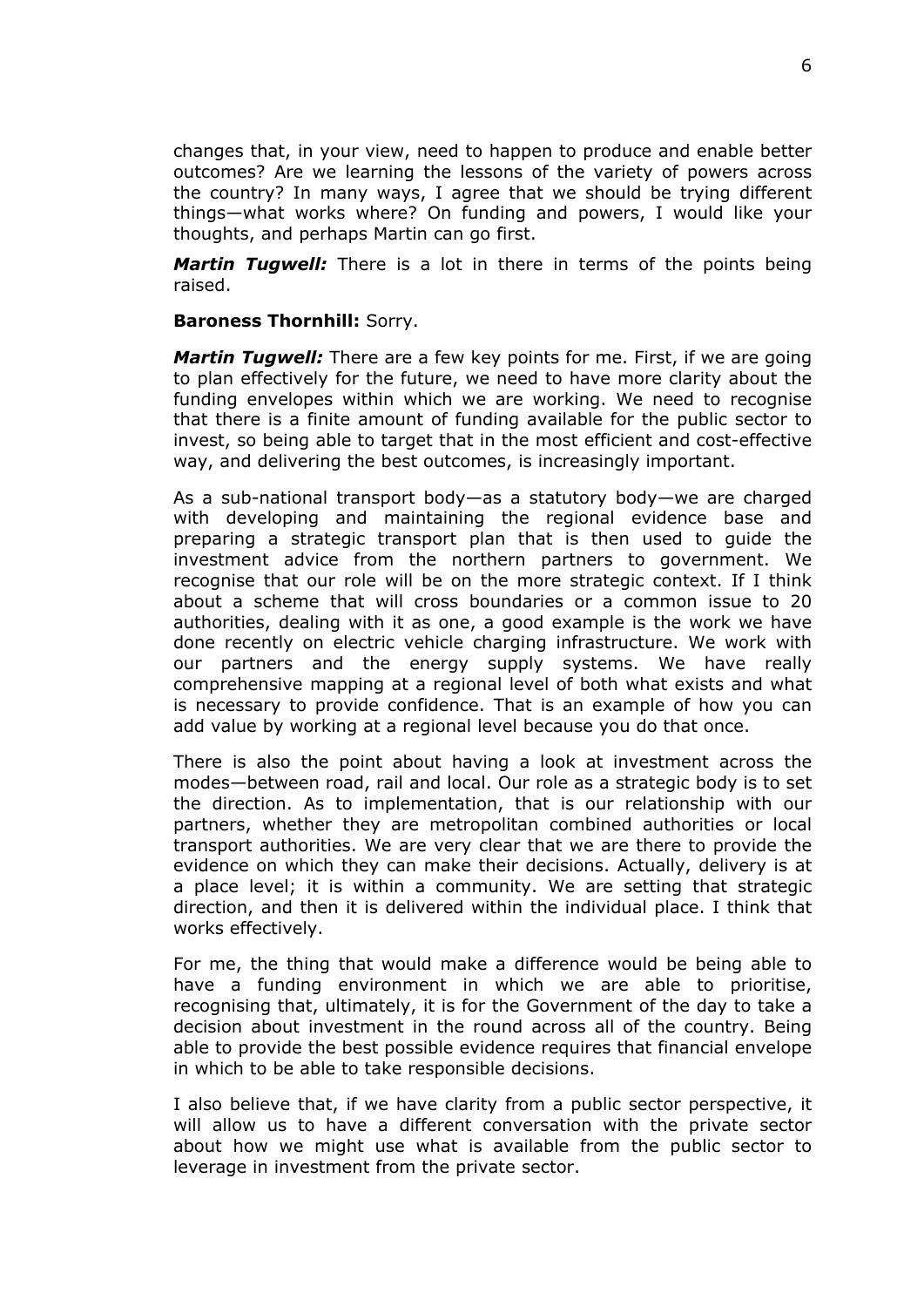**Baroness Thornhill:** Could you expand on that a little? I am interested in that last statement.

*Martin Tugwell:* One reason for investing in strategic infrastructure is the catalytic effect it can have on encouraging and supporting investment by the private sector. The examples people often refer to are places like King's Cross. Look at what is happening around Curzon Street in Birmingham with the commitment to HS2 and think about the opportunities we have around the centre of Manchester and the centre of Leeds where investment in infrastructure can provide the catalyst for investment by the private sector. There is a need for us to look at how we can capture some of that investment or the value that comes from the transport investment to help deliver the overall schemes.

**Baroness Thornhill:** Thank you for that clarity. Jonathan.

*Jonathan Bray:* One thing that we have consistently asked for is fiveyear funding deals capital, and ideally revenue, for local transport in the same way that there has been for national road and national rail. In some ways, the recent city region sustainable transport settlements for the mayoral combined authorities went some way down that path. They combined some existing funding streams into a single package over a number of years. That is glass half full. Glass half empty, there was a heck of a lot of strings attached: "Let's have another look at that and maybe we'll only give you a year", and what have you. It is not quite as clear-cut as we were hoping.

At the same time, there is still a lot of competition funding out there that our members have to bid in for. We have had that recently on green buses, bus service improvement plans and active travel. It is not an efficient way to plan transport because you get feast and famine as transport authorities have to put resources into competitions that could pop up at any time. You do not know which ones you are going to win and which ones you are going to lose. You might have a glut of work or you might not have any. It may be that you suddenly get a lot of money for one thing but, actually, it would be better to do something else at the same time. If you are going to sort out streets, you would probably be better off trying to do active travel and bus together rather than doing one in one year and one the next.

It can be expensive for the taxpayer. In terms of the transforming cities fund, which was an earlier large capital fund, bids were costing £1 million. If you have longer-term security, you can plan ahead better for what is a very difficult task. Decarbonisation alone is an enormous task. You have all sorts of other issues such as all the new forms of technology coming in. Part of that is about building up local government resource because it just does not have the capacity at the moment. One of our members, covering a large population, had only one person working parttime on new mobility issues. It is the kind of innovation that you probably want to talk about later. If you do not have the resources, it is difficult to grapple with these.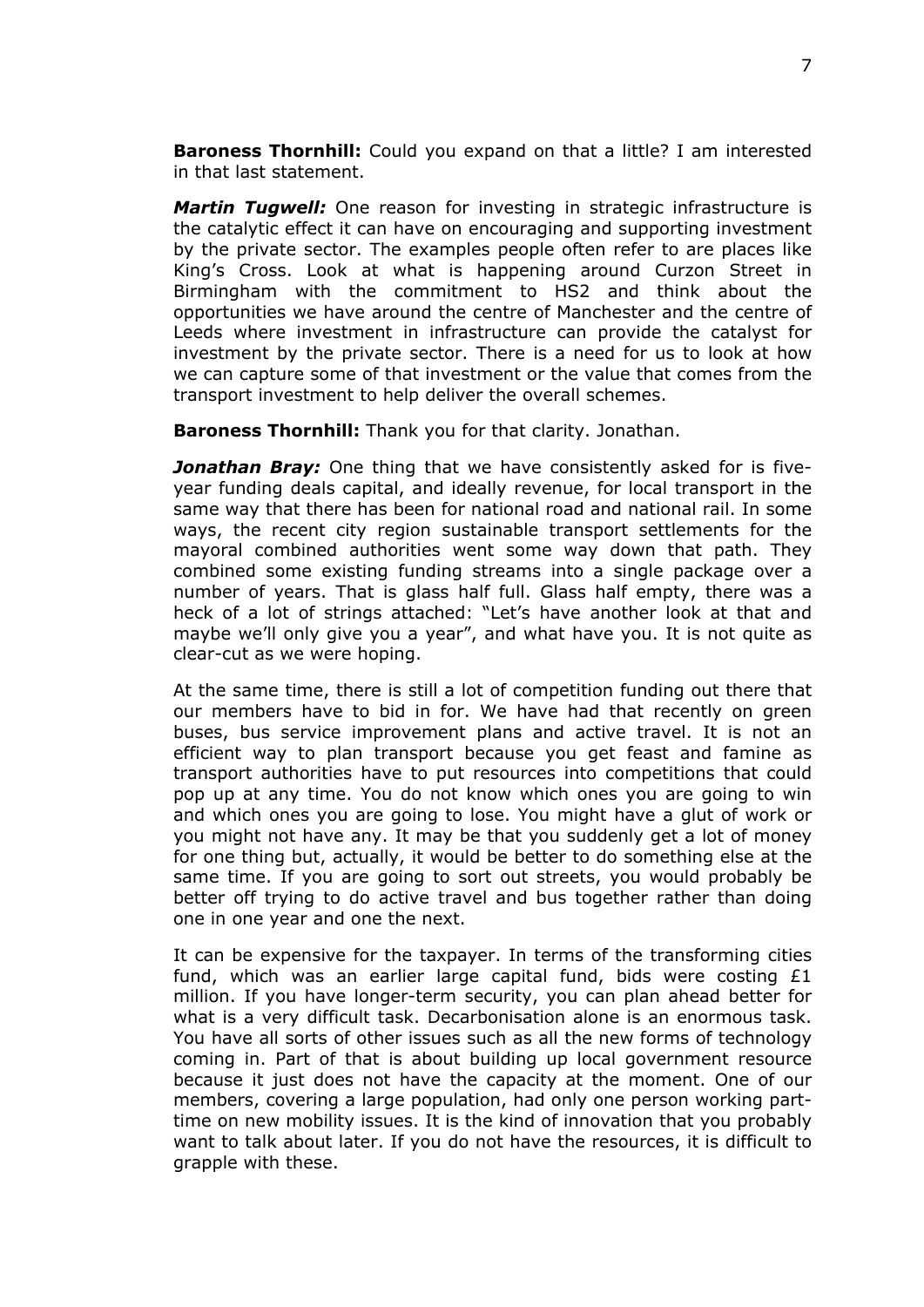As to powers, it has settled down a bit in the city regions. With the exception of the north-east, which is probably on its way, they all have a mayoral combined authority now, and that enables the connections between transport, land-use planning and economic development to be made, which is exactly what you want to do at city region level.

As to the powers on transport in particular, I would highlight a couple of things. The first is streamlining the legislation on buses. Some of our members already use that legislation, but it is very slow and cumbersome, particularly in Greater Manchester and Merseytravel, to franchise networks of buses to provide the same "one network, one brand, one ticket" that London has historically enjoyed. The legislation needs streamlining. A transport Bill is coming up, and that will be the opportunity to do that, although we have not seen much enthusiasm from DfT so far on that. The local heavy-rail network needs to be integrated with the rest of local public transport, and we would like to see rail devolution coming through during the rail reform process that is under way.

**Baroness Thornhill:** Thank you. There are some very key messages there.

Q107 **Lord Berkeley:** Jonathan, going back to the first question from our Chair on data, I recall reading a couple of months ago some very interesting bits of data on the share of use of cars, trains, pedestrians, scooters and cycles in the different city regions, nicely published in colour charts that people like us can understand. Is that something you will be able to share with the committee? It is very important that we get some idea of the volumes of people who use these things as a basis for some of these policy issues. If Martin has some of those too, that would be useful. It is very important to have that data because it is very easy to concentrate on things that we get particularly excited about such as trains, buses or scooters, without looking at the current trends.

You are talking about changes in demand for all the different types of service that make up what you might call public transport in cities. It is not quite clear to me whether the changes in usage that you quoted post pandemic are changes from one mode to another or because some people are not using it at all—in other words, they are staying at home. It is equally important to do that.

What is the priority for improving public transport, walking and cycling and everything else in these cities? How can you link that with the way the Government control bus investment at the moment? They are not doing it or doing very little, and making it highly confusing.

There is also the way they are still making the railways. The Treasury decides if the railing on a particular station is painted or not. How can you get a better structure that would give you the ability to take a new structure forward and, hopefully, save some money? Jonathan, you can start.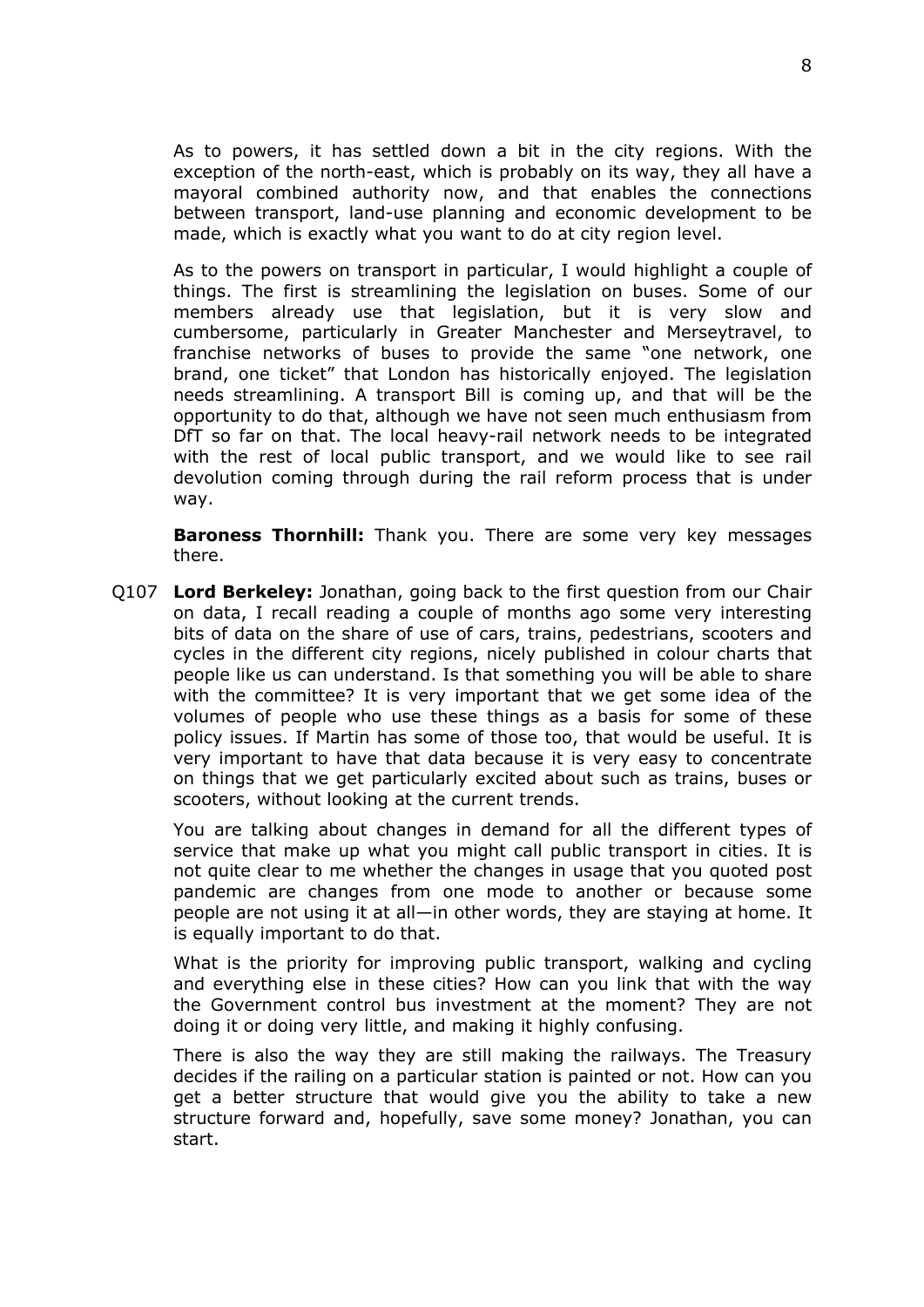*Jonathan Bray:* It is quite a broad question. I can attack it in a number of ways. Some of this needs to be determined locally because different circumstances exist locally, and national government should be looking after national highways and intercity, and safeguarding the interests of freight overall. There are different circumstances in different cities. Tyne and Wear has a metro already, and that is a good basis for building back and integrating a public transport system. Indeed, the Tyne and Wear Metro, when it originally opened, was designed to be fully integrated with buses, and that broke down over time due to deregulation and privatisation. Other cities such as Leeds do not have mass transit.

Another way of looking at it is the relative balance of cost and ease of driving compared with the use of public transport. That has to play in, otherwise you end up subsidising public transport to ever larger amounts just to keep it in the game so that you do not see a decline or you slow the rate of decline. We see charging for vehicles under different schemes not becoming common but not as rare as it was. You have charging on air quality zones in Birmingham. London has been leading the way. There are other ways too—reallocation of road space and parking. Some of the tougher decisions you would have to make if you were serious about some of these wider aspirations are starting to come to the fore.

Particularly for bus, we need a longer-term revenue support package. The funding we have had during the pandemic has been very welcome and has kept networks going. We have had more capital and some revenue funding from bus service improvement plans and from the city region sustainable transport settlements. That will make a real difference to those areas that benefit, but not all areas will. You still need that background level of subsidy if you are going to achieve what the Government said they want to achieve in the bus strategy, which is more and better services.

**Lord Berkeley:** Are your members removing bus shelters as is happening in Plymouth? There are 211 bus shelters being removed in Plymouth, presumably because none of the elected members ever goes by bus.

*Jonathan Bray:* I was not aware of that.

**Lord Berkeley:** You might want to follow it up.

*Jonathan Bray:* I do not know, but I doubt that they are.

#### **Lord Berkeley:** Martin?

*Martin Tugwell:* I agree with and echo the point that Jonathan is making that, when we deliver investment in transport, it is actually around a place because people live in places, they work in a place and what have you. We need to start addressing the question as to why we are investing in transport. We need to almost take a step back. If we take the bus services, we can put a cost on providing them, we can take a value, and we can understand how much revenue they bring in, but do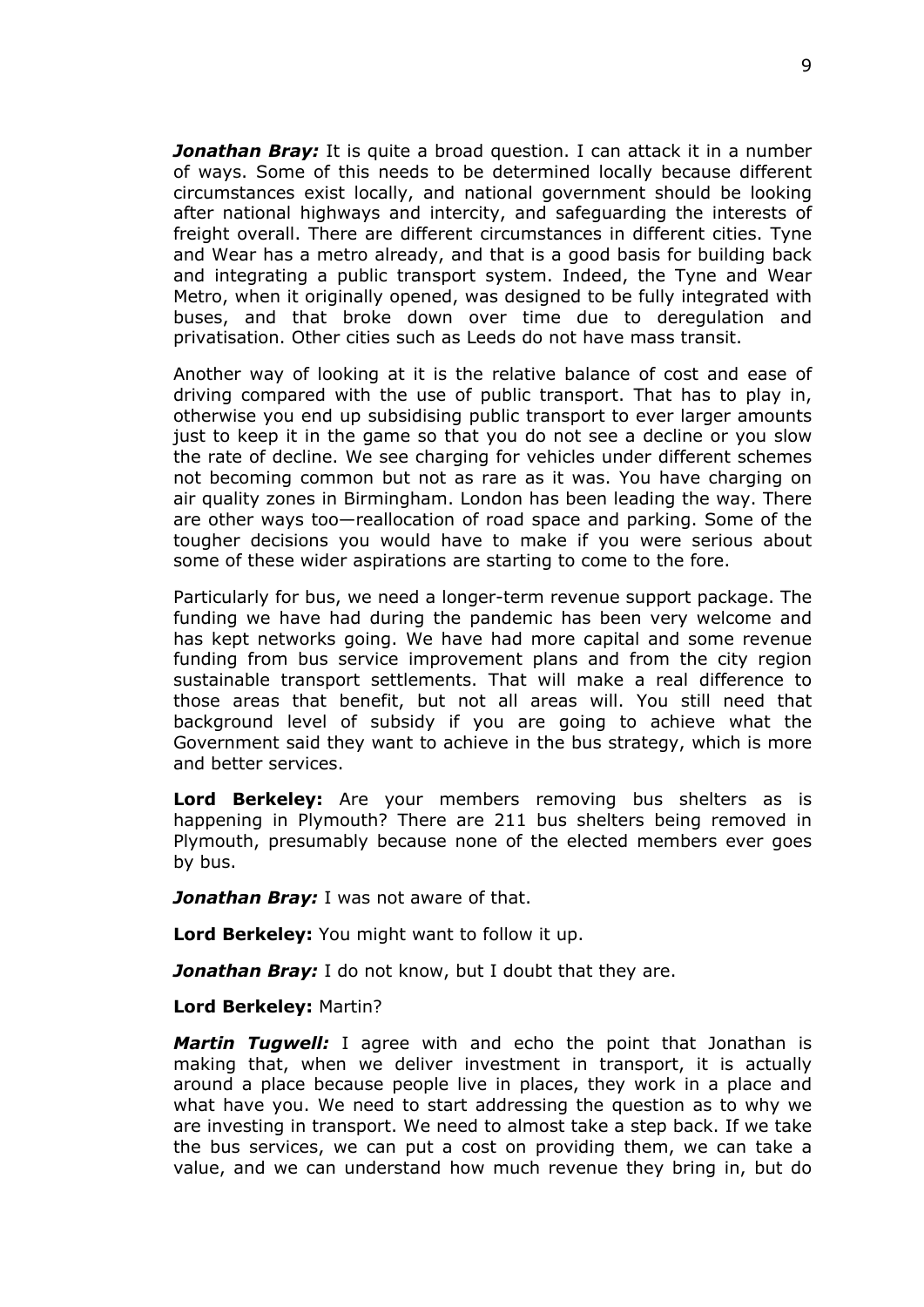we actually put a value around the fact that that a bus service might be getting a young adult to education? It will be providing access for significant parts of our population who do not have access to a car, and providing them with their means of connection.

If we think about the other factors influencing travel demand—an evergrowing and ageing population—there will be a point when those individuals will not be able to drive, but maintaining their independence maintains a quality of life. We know that improved quality of life reduces the demands on health and social care services. If you start seeing the investment in public transport—buses and rail—as being part of delivering your social, environmental and economic agenda, we need to develop an approach that allows us to value those benefits, and to allow for that to be taken into account when we look at the strict financial implications. It is trite to say that transport is a derived demand. We have to get back to understanding why people are looking to travel and how we can meet that need in the future.

The one thing I would take as an opportunity from the pandemic is that it reminded us that travel patterns can change very quickly. We often say it will take five, 10 or 15 years to achieve it. Actually, there is evidence from previous Governments' policies around planning that have fundamentally changed the way in which we use space in our urban areas, and that has an implication for travel. We have an opportunity here to think about where we need to get to in terms of the society, environment and the economy, and think about what transport we need for that, and then think about the powers that we need to deliver that system.

**Lord Berkeley:** Have you done any work on this that you could share with the committee?

*Martin Tugwell:* It is not something we have done any work on at the moment. We are about to embark on updating our strategic plan—the statutory document—and the inputs to that will include the independent economic review so that we have the economic perspective. As I said, we have published the decarbonisation strategy, which gives us a really good sense around the environment. It is a proxy. I know there are other aspects to the environment. We are currently finalising a piece of work around understanding how transport can act as a barrier to access to opportunities—the social side of it. It is a piece of work we will publish very shortly. We have the economic, environmental and societal input, which I want to bring together in updating the strategic transport plan, and make that transport plan user-centred, place-based and outcomefocused. Then we can use that as a framework to support our partners and as a framework to provide advice to the Government of the day.

**The Chair:** I am going to move on and ask Lord Moylan to come in. We will try to stick to the questions for a bit and not have too many interruptions so that we can make a bit more progress.

Q108 **Lord Moylan:** Actually, Lady Thornhill has asked a question so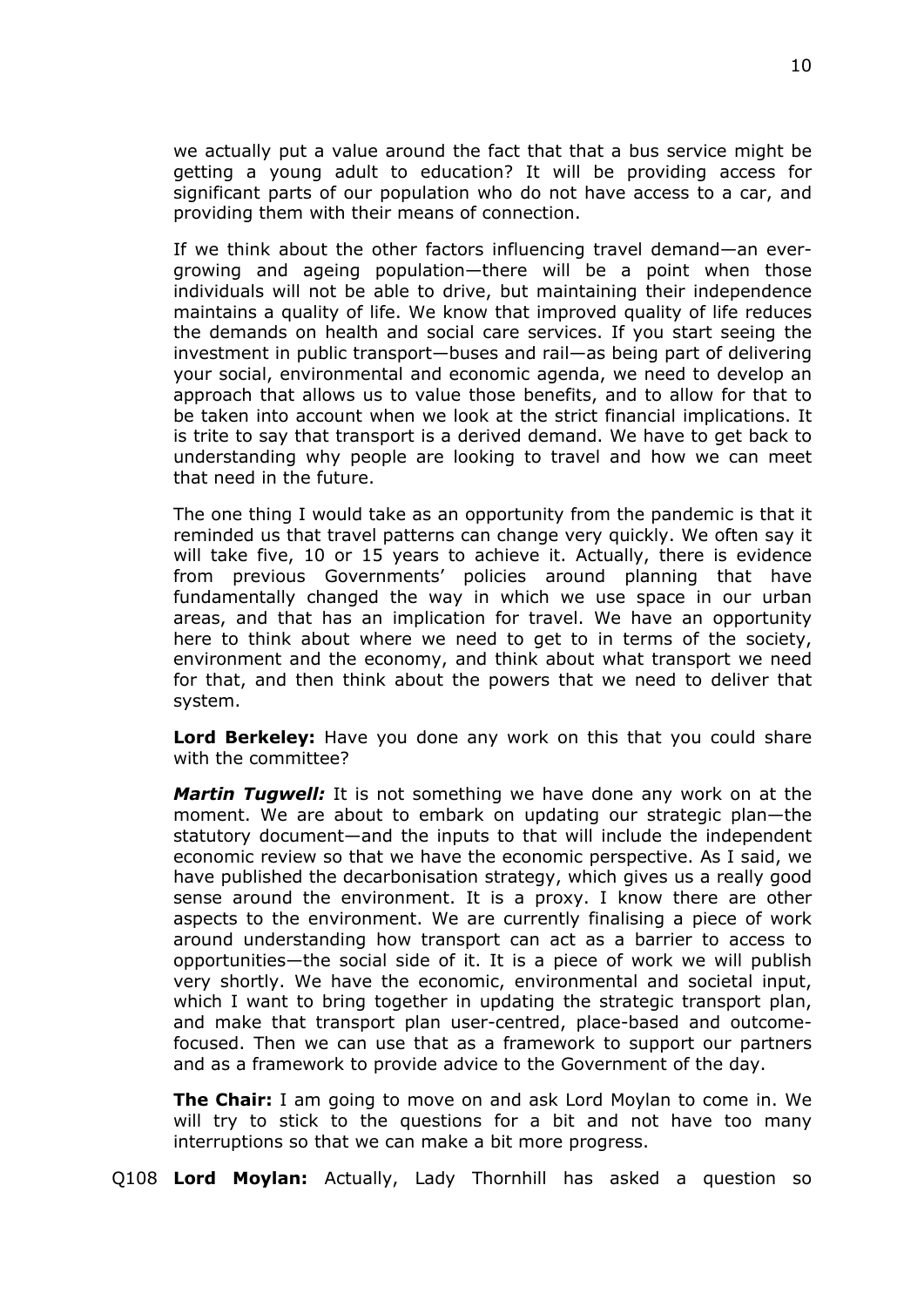comprehensively that I was going to follow Lord Berkeley off-piste and ask a rather different question. A lot of people, especially those living in the countryside, are dependent on cars, and many people buy cars. The cars they can afford are in the price bracket of £12,000 to £15,000 new, and cheaper if they buy second-hand; £12,000 to £15,000 will not buy you a battery for a car. You would be paying £19,000 to £20,000 just for the battery. From 2030, these people, effectively, will be priced out of having a motor car at all.

I know this is an urban transport inquiry, but just to change the focus for the moment to rural areas—because Transport for the North, as you say, covers a very large part of the country, including the countryside and not simply the urban—do you seriously think there is a possibility, once you have effectively taken cars away from people in rural areas and in suburbs, of providing a public transport solution that actually substitutes for the car, given the spread of the population and the relative lack of agglomeration compared to London, or are you just imagining that they are not going to travel?

*Martin Tugwell:* To be absolutely clear, the private car is an important part of the transport system and will remain an important part of the transport system. We need to have an approach to transport, both planning and its delivery, that takes account of that very fact. I would agree with you that for significant parts of the north the private car will remain a primary mode of transport. The implications and the cost of the implications of decarbonising on wider society are something that exercises us. That is why the piece of work around understanding how transport can act as a barrier for people and understanding the scale of it is really important.

You touch on a debate that government and certainly the profession is aware that we need to have, which is, quite simply, that an electrification of the road vehicle fleet has implications for fuel duty revenues; therefore, we need to have a conversation about how we deal with the consequences of that electrification. We know from the changes that we both touched on that the pattern of travel within the rail sector is changing, with greater growth in leisure traffic and less on the traditional five-day-a-week commute. We also know that there are still challenges regarding the business model for the bus side.

It seems to me that we need to have a conversation in the round about how we address the issue of paying for our investment and how we make sure that the approach we have in terms of a transport system meets the needs of all our communities, not just the urban communities. Jonathan's members are members of my board, and they quite often remind me that even the metropolitan combined areas have to think about the implications for their hinterlands and their rural communities within their own boundaries. So this is a really key issue, but it requires a conversation at a national level, involving input from regions and local levels.

**Lord Moylan:** You have not addressed my specific point, which is that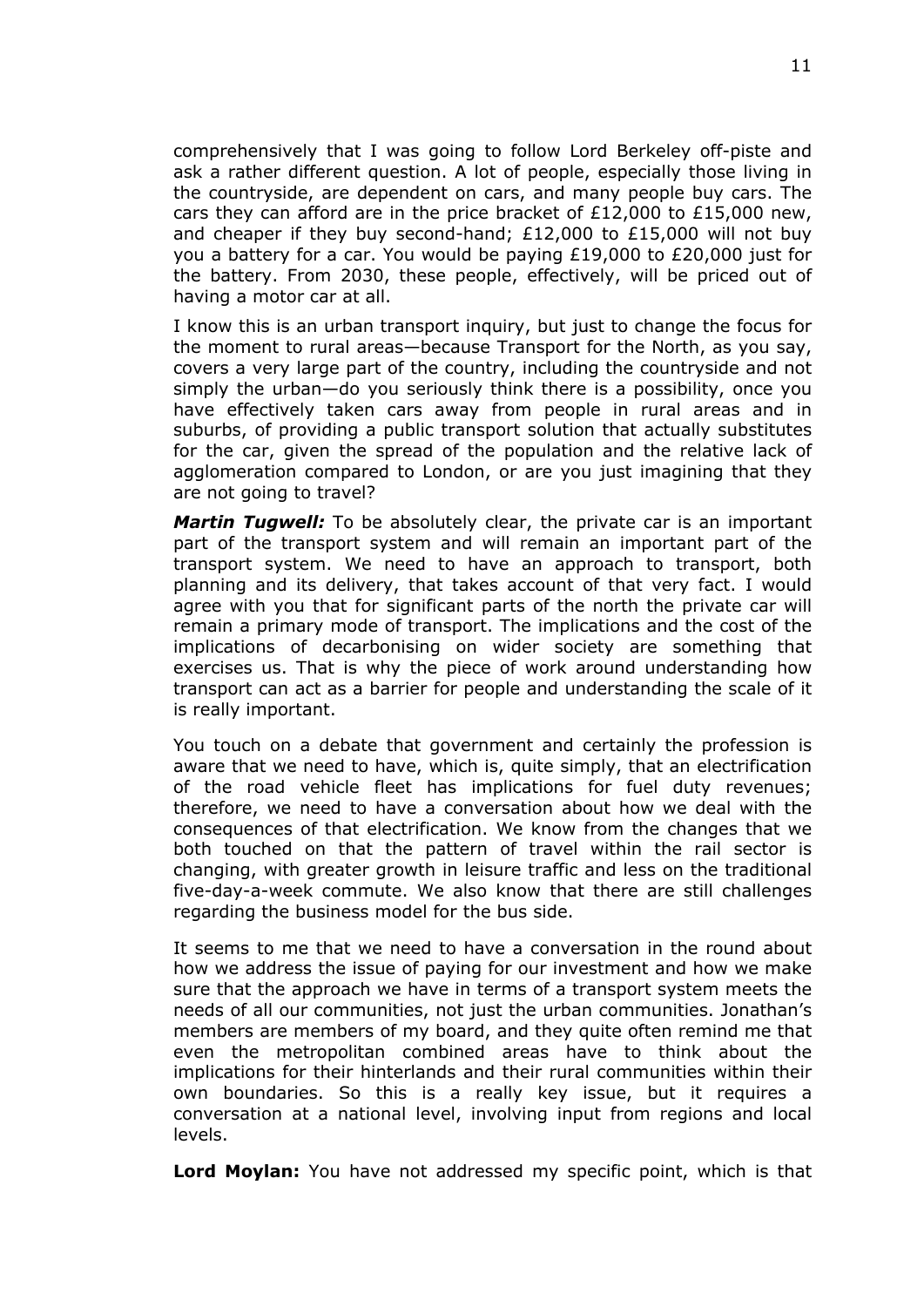you are planning for an electrified world but that means there will be far fewer cars because an awful lot of people will not be able to afford to buy a car. How much is that reduction in demand—that suppression of demand—a deliberate and conscious factor in your planning for the future, or are you assuming that the level of car ownership will continue roughly where it is, even if usage falls because people might leave the car at home and take the bus or the train to get to work as there is better service on the train? I understand that. How much are you building in an assumption that car ownership levels will remain, or are you building in an assumption that far fewer people will have cars because they cannot afford them?

*Martin Tugwell:* It is not about car ownership; it will be about usage and the types of travel that we have. I am saying that we need to have an approach moving forward that allows all members of society, all residents, to have access to travel that allows them to reach opportunities. I do not have the answer to that at the moment, but we know it is something that we need to address as a profession. The approach we have had to date is not going to be appropriate moving forward for many of the reasons that you talked about; we need to factor in society and the cost of ownership. That is when new delivery models might be appropriate, but that is where I would defer to what Jonathan said earlier. The detail of how this applies needs to be very much left to the regions and the local authorities in those regions rather than us prescribing what we think the solution is.

**Lord Moylan:** I would have expected post-2030 demand for internal combustion engine vehicles to continue and people to keep them running on a second-hand basis, a bit like Cuba. People will have 20 year-old vehicles that they will try to keep running. You pay a lot more buck for an electric car and you get a great deal less in terms of range. Have you factored that into your planning and your air-quality issues?

*Martin Tugwell:* I come back to the point I made earlier. This is where we need to change our approach. We need to stop thinking about transport modes and think about the outcomes that we are trying to achieve. If you can provide people with opportunities closer to where they live, you change the nature of the travel. If you change the nature of the travel, you create opportunities. We have to start thinking about what outcomes we are trying to achieve rather than simply substitution of one way of travelling now for an alternative way in the future. It is about place, it is about outcomes, and it is about people. The challenge for us as a transport profession—and we would begin that journey through the strategic transport plan—is to shift our thinking on this.

**Lord Moylan:** I will leave that for the moment. I am extremely grateful for you being here, but I must say I find those answers a little unspecific. I would have hoped we would have had a better idea of where you were going because 2030 is only eight years away, and people will find, if government plans are effected, that they are simply not allowed to buy a car for £12,000 or £15,000. For many people, that means no car or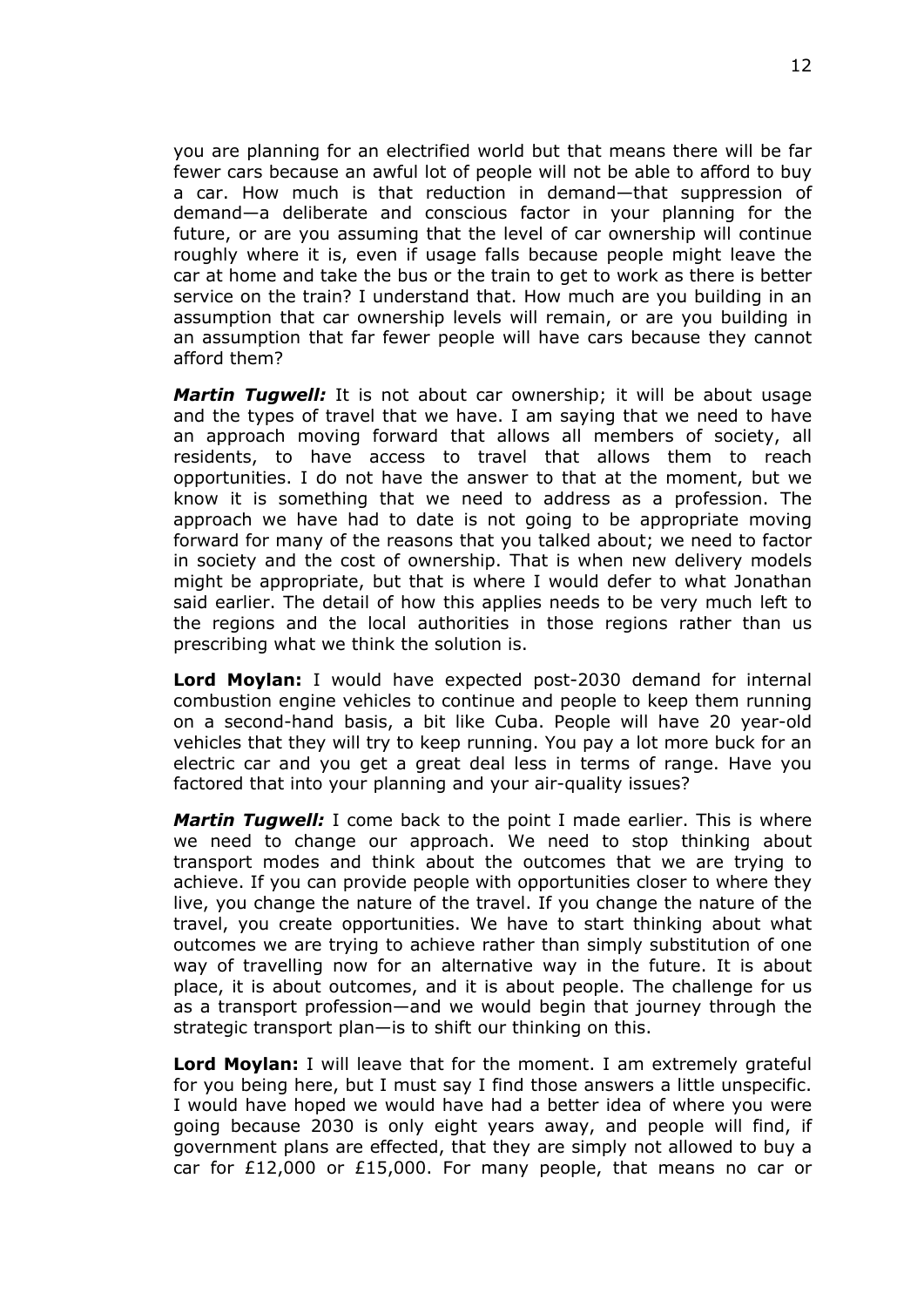extending the life of old combustion engines as far as you can into the future, does it not?

**The Chair:** I think you want to come in, Jonathan.

*Jonathan Bray:* I have a few observations. Although the Government have put a lot of focus on their strategy for electric cars and have invested in that, it is still a bit fragmented on the overall approach to the decarbonisation of vehicle fleets. Cars are in one box, buses are in another and public service vehicles are in another. There is also a division between the policies for vehicles and the provision of a necessary infrastructure to power those vehicles and the green energy to do that.

In some of the more recent documents, you can sense a realisation behind the scenes about the scale of the task here. It requires it to be joined up. Then there is vehicle taxation, which is national government's responsibility, not ours. Also, I am assuming that the cost of vehicles falls over time, as tends to happen when things go mainstream. There is a need to pull some of these issues together in a way that is not being done at the moment.

In terms of rural transport, the car is not going to disappear. The car is not just king in a lot of the territory of the country—it is the emperor. Public transport's share is tiny. We can build that up, but there are other things that can be done. We have low levels of car occupancy in this country compared to many other countries, and relatively small increases in overall car occupancy have a huge impact just because of the sheer volume of car trips. Car share should be more than just a funny TV programme; it should be more mainstream within policy.

E-bikes also have huge potential because they extend the range and the types of people who can use a bicycle. They are taking off to an enormous extent in Europe. One in nine households in Germany has an e-bike now, and 50% of new bike sales are expected to be e-bikes. We are seeing them here, but there is a potential to really ramp that up. I am a bigger fan of e-bikes than I am of e-scooters because I see their potential to bring many benefits. Things can be done in rural areas, but there is a much bigger debate to be had about decarbonisation of vehicles and the taxation regime.

Q109 **The Earl of Lytton:** It is very interesting to hear both your comments. In a Select Committee such as this, we always like to use our witnesses to stress-test what government is doing, and that is what this question is really all about. Given your detailed regional knowledge and your indepth exercise of local administration and feedback, to what extent do you think current government policy initiatives such as Great British Railways and the national bus strategy improve the provision of transport across local authorities in urban areas?

To put it another way, if you were sitting at a ministerial desk and designing it from your knowledge, given that there is always a finite pot of money, what would success in that area look like, particularly having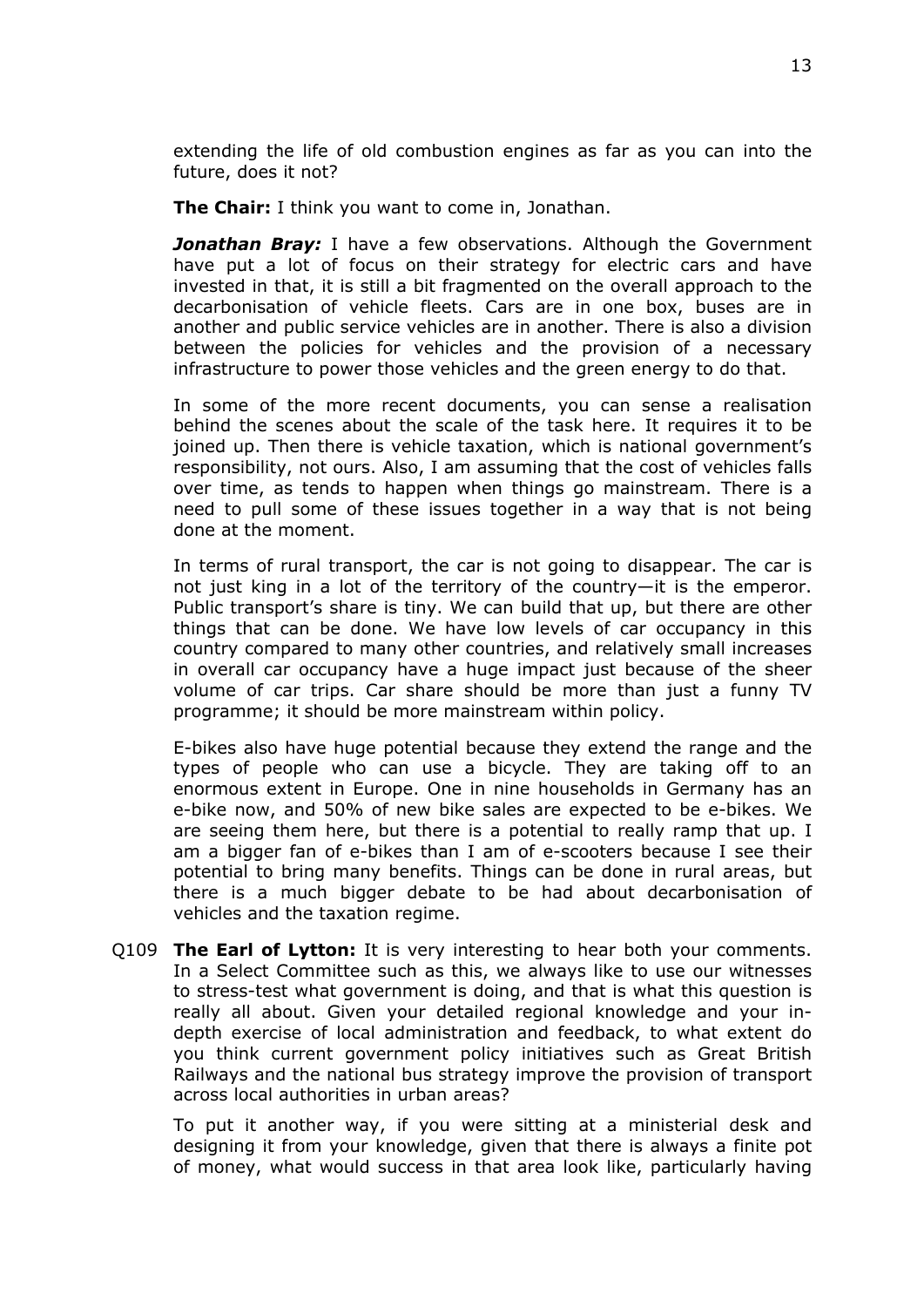regard to those social, economic and environmental core objectives? I will start with Martin Tugwell.

*Martin Tugwell:* We welcomed the Williams-Shapps plan for rail because we saw first-hand in the north only too well in May 2018 what happened when planning for infrastructure and services went awry. The importance of getting infrastructure and service planning back together, which is at the heart of the proposals for Great British Railways, is a really important step, and we need to make it work because it is a key part of it. We are actively engaging with the transition team for Great British Railways because we see it as a two-way relationship between GBR and us moving forward.

We are charged as a statutory body to prepare a strategic transport plan. It needs to be multimodal. It is about the transport system. It is about how we deliver improvements that support growth in the economy, society and the environment. When we prepare that plan, we need to be informed and taking advice from GBR about what is possible in the next five to 10 years. We need to make our approach grounded in an understanding of what is possible.

By the same token, GBR needs to understand that we are looking at the transport system in the round. To deliver some of those strategic outcomes, we may well say, as indeed TfN has said to date, that we need to grow the market for the rail sector, particularly between our major towns and cities, because that is the best option to effect a modal shift.

Having had their input to prepare the strategic transport plan, which is a statutory document, we would then use that input to prepare our advice, and then we would look to the rail industry, through its whole industry strategic plan, to put in the detail as to how it could deliver what we require as an outcome. It is an input to our work and taking our work as a framework to move forward.

We are building on good foundations in the north because we have a strong working relationship with Network Rail already. We have a strong working relationship through the Rail North Partnership, which is a form of devolution already on the rail side between TfN and the Department for Transport. We jointly oversee and manage the delivery of the Trans-Pennine contract and the Northern services. There is a foundation on which we can build. Moving forward, we have said that we want to use that as a starting point and we want to see double devolution in effect.

There is that conversation between GBR and us at a regional level, but there also needs to be a relationship between the metropolitan combined authorities and GBR, because when you come to things like Merseyrail—if I may use that as an example—you have a relatively closed network. You want to make sure that what happens on the local rail network is integrated with what is happening within the rest of the transport system for Merseyside. It feels absolutely right, when you are talking about local integration, that that is done through the metropolitan combined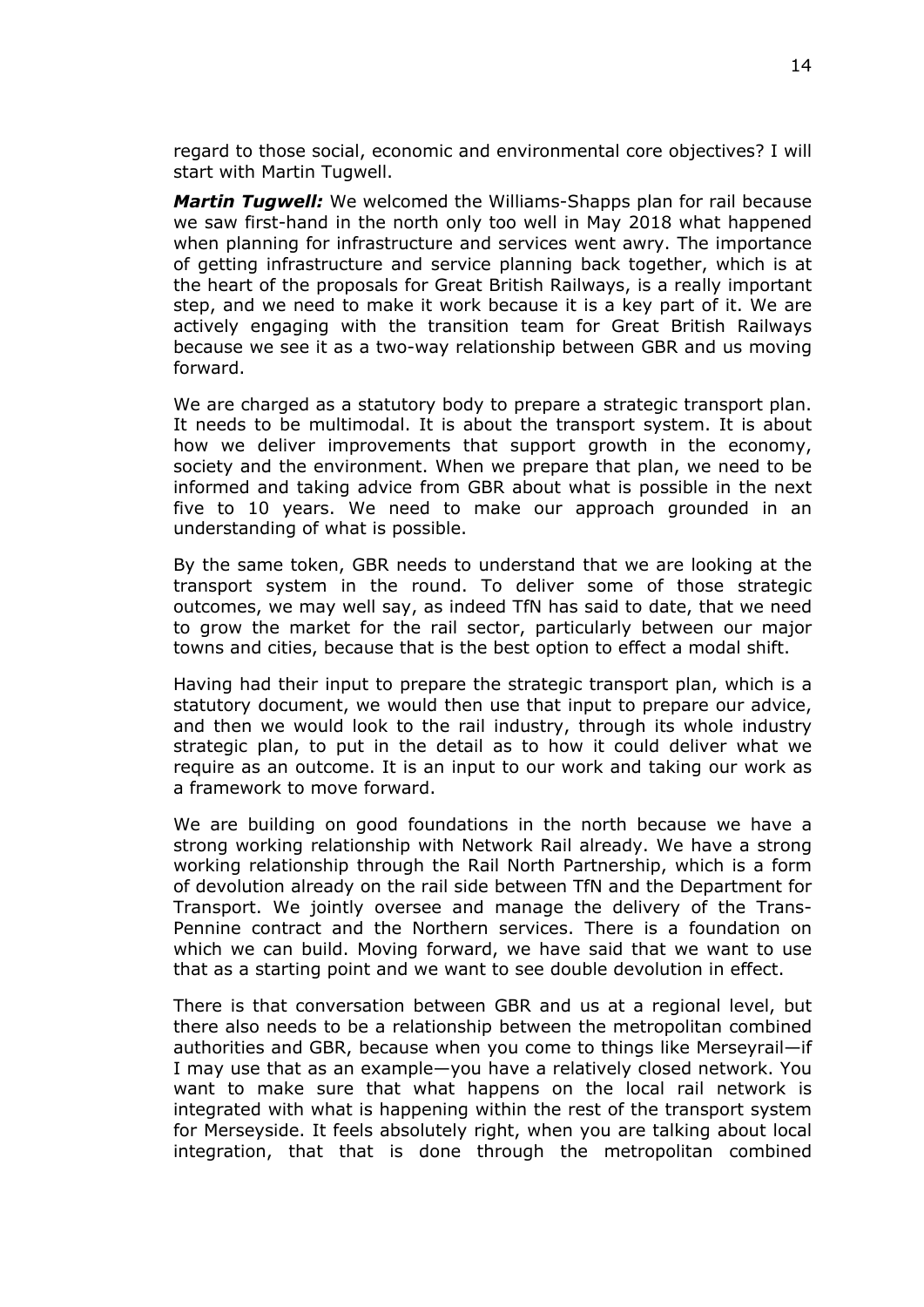authorities and the metro mayors. We think that is a very practical way forward.

Just to repeat a point I made earlier, in all the conversations around GBR we must not lose sight of the fact that another key aspect of the rail system is freight and logistics. Something like 25% of all freight in the entire country has an origin or a destination in the north, so understanding how the rail system is being built and developed, not just for passengers but for freight because of the economic impacts that has, is really important.

We see it as an opportunity. We want to work with the transition team. We want to support them to have a proposition that can then be used as a foundation on which to build.

I will defer to Jonathan on the relationship with the national bus strategy. We see the importance of buses, but that tends to be more realised at a place-based level.

*Jonathan Bray:* On the bus side, we very much welcome the aspirations of the national bus strategy, which were for buses where there are no buses now and for more buses where there are, for greener buses, for cheaper buses and for integrated buses—all aspirations that we totally share, and justified too because public support for bus services brings so many benefits. It gets people off benefits into work. It reduces congestion for other road users, and it helps tackle air quality and decarbonisation challenges.

It was also very welcome that we have seen some substantial investment in bus between the bus service improvement plans and the city region sustainable transport settlements for those places that were recipients of it. As I said before, the challenge is that long-term revenue support for bus. The Covid-related deal runs out at the end of September. We have been asked by Baroness Vere to work with bus operators over the summer to agree new networks by the end of September on the understanding that those networks could be lower-based than they are now—potentially between 80% and 90%, or lower, than they are now. It may not turn out to be the case in all areas, but, certainly, there is an understanding that those networks can be reduced, which goes against what the bus strategy said.

There is an argument that goes, "We just need to re-base. All the investment will flood in, and then we can build back up again", but if you look at the long-term trend of bus use over the years it has gone down and down, and then there was the hammer blow of the pandemic, and to get it going up like that, even without the pandemic, would have been quite a task. There are some big challenges on bus if we are to achieve those aspirations.

Just to pick out a couple of other things from the bus strategy, we would like to have seen a clearer commitment to ensure that we get the London-style, simple, smart, integrated ticketing that London takes for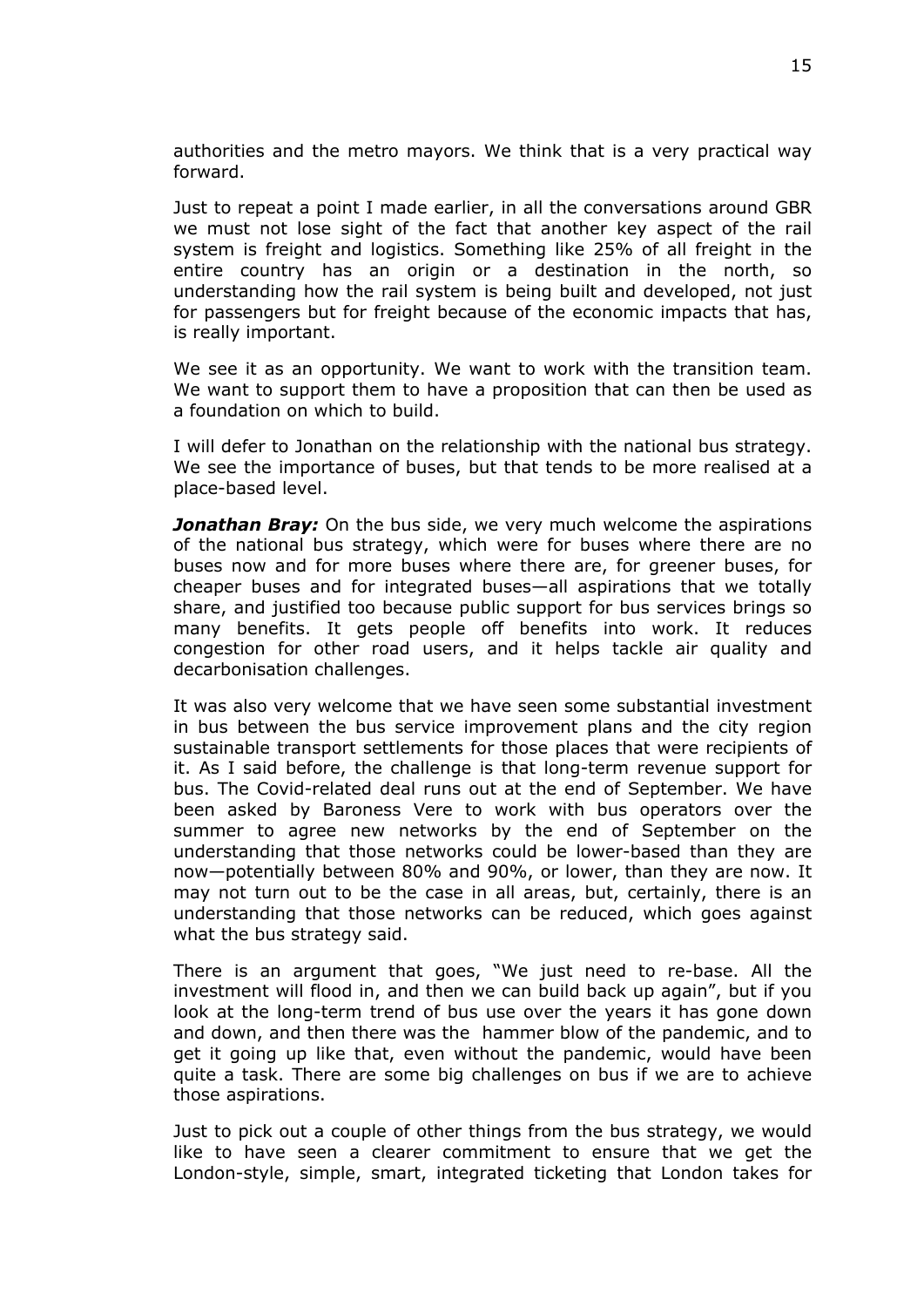granted, not just on the plastic cards—we have those in our cities—but on mobile phones and bank cards.

At the moment, the Government have a strategy for rail ticketing as part of rail reform. They want to have contactless ticketing. They are putting in substantial amounts. They have a separate plan for multi-operator ticketing on bus. We want the thing to join together in Greater Manchester and Merseyside because that is what people want and expect. That is where people make these kinds of journeys. They are probably less concerned about contactless to go from Leeds to St Ives than they are to go from Leeds to Harrogate or wherever it may be in the immediate environs.

To come back to GBR briefly, we welcomed it because our members have been very frustrated by the high cost, delays and rescheduling of rail improvement works. It has been too expensive and too difficult. We are very keen to ensure that devolution remains a part of that. It has been one of the big success stories on the railways. In this city, people probably know London Overground. We used to have the North London line, which was terrible under British Rail. It was terrible under privatisation. It has been totally transformed. There was a 50% increase in patronage in the first two years of the London Overground, which is not bad going. That is because London cares about its local railways in a way that a big railway does not so much. We saw a similar success story when services were devolved in Merseyside: more investment, more satisfaction and more patronage.

We are a bit concerned at the moment. You can see why there is a desire to bring the railway back together and have a united railway. We want to see a more integrated railway. That we are going to be squeezed out, because the railway tends to be a bit insular. They have got their train set back, but they do not necessarily want people like us getting in the way. We want to get in the way because we want to ensure that the railway delivers for our areas. Our task is to keep flying that flag to ensure that devolution is part of the story and does not get pushed to one side.

**The Earl of Lytton:** Are you finding in your disruptor role that you have a reasonable listening ear where it counts in the department in terms of getting all these things back together instead of being a slightly dispersed, mode-by-mode consideration? Do you feel you are getting an adequate response?

*Jonathan Bray:* We do have a good dialogue across all sorts of issues. We have been very focused on the pandemic. I feel that rail is in a separate box in the department from local transport, and you could see that during the pandemic. There were separate funding deals. There was separate comms and marketing around rail to the rest of public transport. I think rail is seen a bit as the elite mode. It is a big department. You have to split them some way. It will never be perfect, but we feel that it is a bit modally divided, and local transport is perhaps a bit of a poor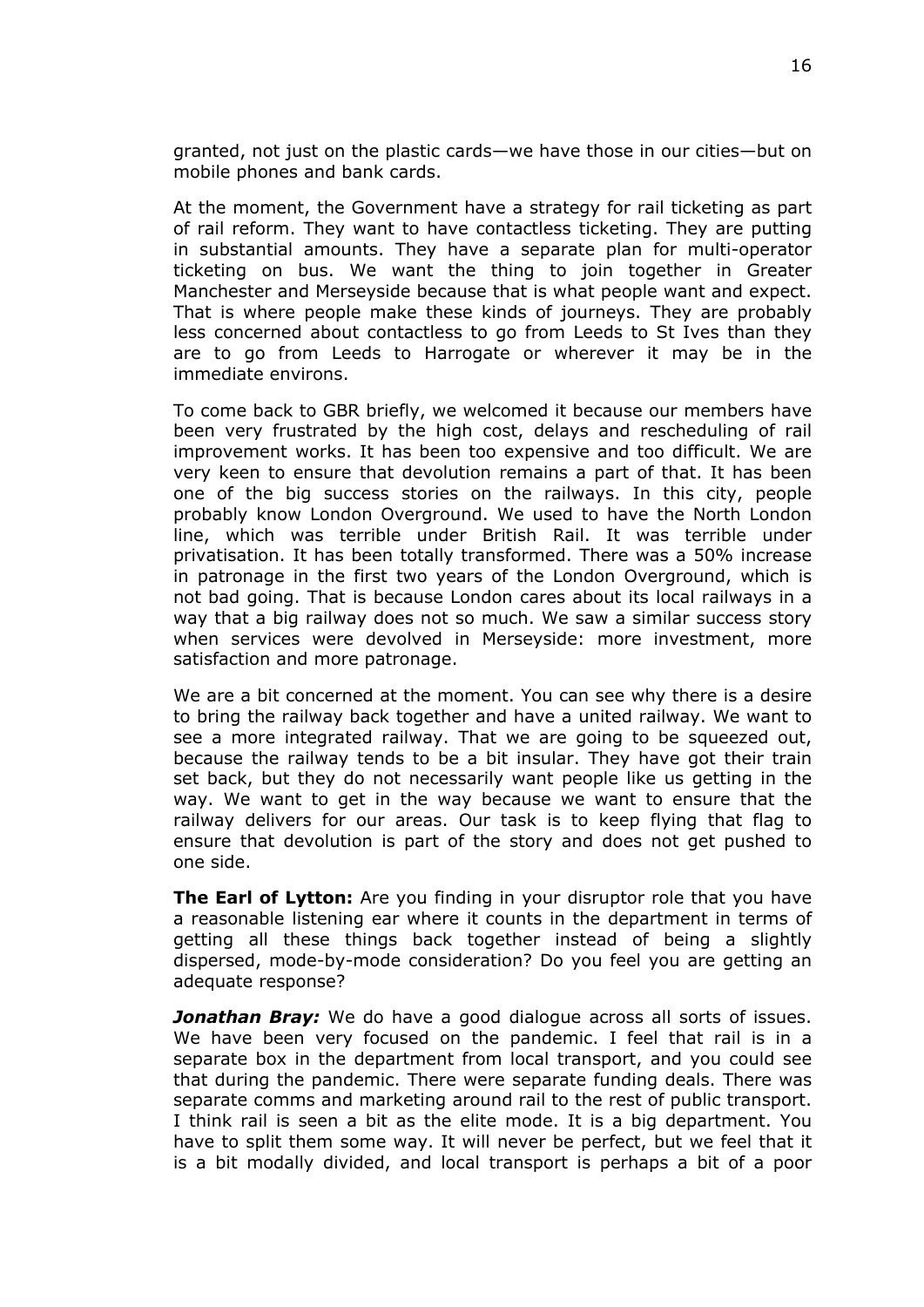relation. It has picked up a bit recently with things like the bus strategy and the focus on active travel, which has been very welcome.

*Martin Tugwell:* That is where, as a statutory sub-national transport body, we can add value. We touched earlier on the capacity within individual authorities to deal with some of this. One of our roles as a statutory body is to provide support and use what we have in terms of capability and capacity to support our partners. We are doing that to some extent outside the metropolitan areas supporting partners in places such as York, where we are using some of our knowledge and skills within the team to support them as they are looking to upskill their offer. Our basic role is as a centre of trusted knowledge and evidence. We have some of the best datasets and analytical tools. Sometimes, National Highways will use our models to develop its business cases because we have the better model. We similarly have a very strong modelling capability with rail.

More importantly, going back to an earlier question, we have the ability to measure the impact of changes in transport access on land-use values. You are starting to be able to get that measure. Where that all comes in is that we can act to complement what is happening in the individual metropolitan combined authorities. Where they have initiatives in Manchester, Liverpool, Leeds, Sheffield or what have you, it gives us the opportunity to make sure there is consistency across those areas.

We need to remember that going east to west across the north is no different from going east to west across the London Underground network in terms of scale. You expect to have universality at that scale in London and the south-east, so why are we not able to have a similar approach at scale across the north? That is where TfN working with its partners can provide that consistency, which then ultimately improves the experience for the user of the service.

**The Chair:** I will move on to Lord Stunell. Perhaps we can keep the answers a little bit shorter because we have quite a few questions.

Q110 **Lord Stunell:** The question is how the way that funding is allocated affects the delivery of public transport services. We have obviously covered that quite extensively so far. Can I just pull that out a little bit further? It is not just how it is allocated but where it comes from that is important. I would like to know whether your models are taking account of the various sources of money coming into the system. If you cancelled all bus services and just left Uber to do it, it would all be private finance because Uber is not funded in any way by the public sector. I am not recommending that as a policy option, but to get a full picture of how transport happens, leaving out the word "public" for the moment, there are multiple sources and potential sources.

Would you like to comment on that and consider whether some of the ways in which transport is funded in other countries might be relevant? We have taken evidence from France and Austria, which have different tax regimes, funding models and structures. Again, if you were sitting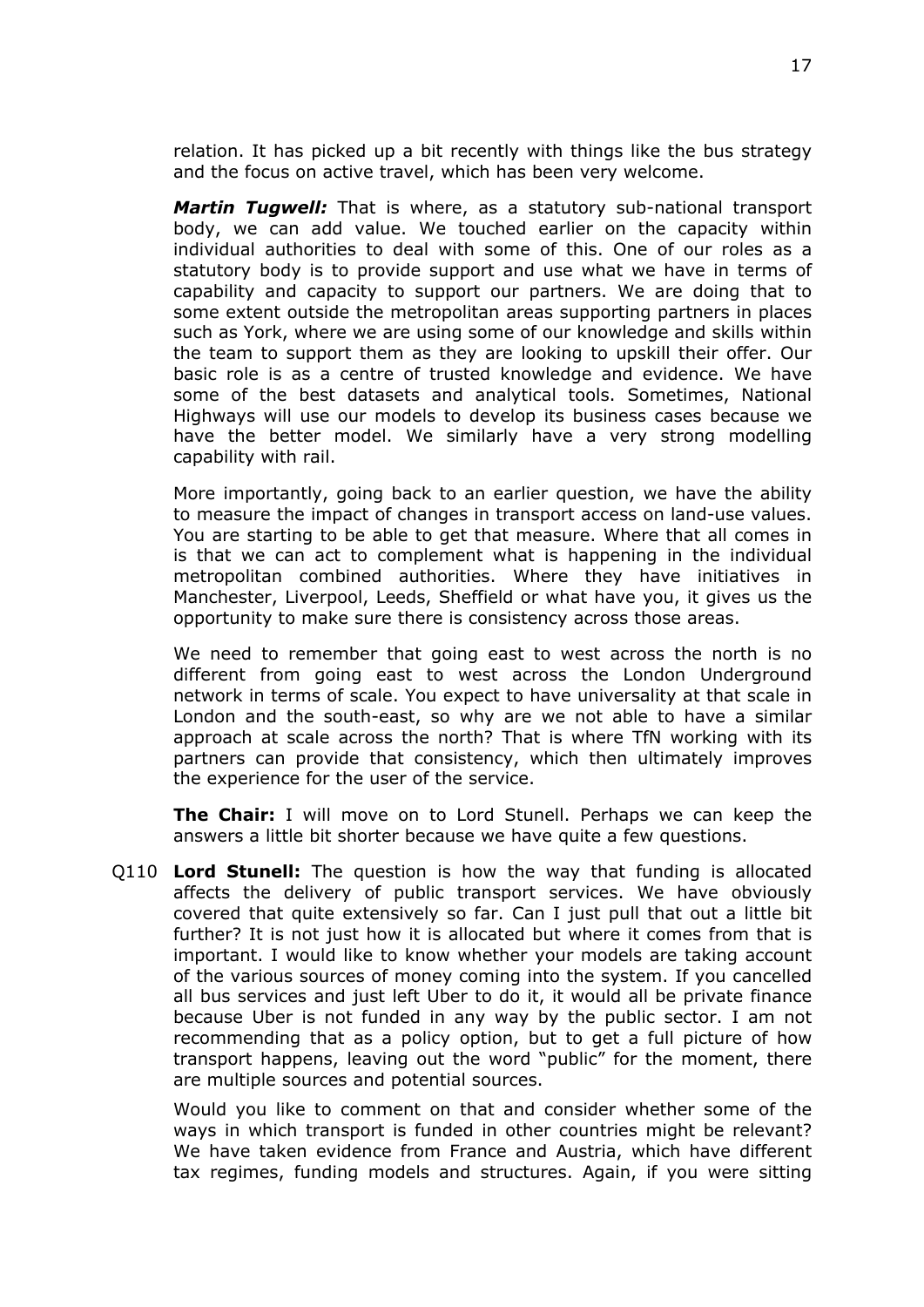behind a desk with a magic wand, what would your model look like, starting with you, Jonathan?

*Jonathan Bray:* I will try to keep my answer shorter. I think there is more we could do to exploit other potential sources of funding given that there is always going to be a finite amount from government. There is more potential for land use capture and land value capture, which is used to fund quite a lot of public transport in places such as Hong Kong. It is easier in places where land value prices are higher—for example, in London. When you build new electric bus depots, you want something that is new, modern and clean, not some of the old-type depots.

Can you build property developments over that? It has been done in Paris where they have also provided housing at cheap rates for workers on the system. Can we use some of the pension funds without in any way being reckless with those pension funds? I need my pension fund. Other countries find ways of doing that in a safe way. We keep being told that there is a lot of money sloshing around in the City for green finance initiatives. We have been working with people like Core Cities to realise that. There is more work to be done, and we are trying to push that stuff forward.

*Martin Tugwell:* I have a few quick observations. In a report last year the National Infrastructure Commission identified the complexity and the number of different capital funding streams. It made a recommendation that simplifying it would help. Every time you have an individual funding stream there is a process of application and competition, as Jonathan says, and then there is the monitoring. You often find that individual authorities are, in effect, agglomerating those various funding streams to deliver on the ground. There must be something that could be done. If we treat the process of allocating money as a bit of an overhead on the system of delivery, minimising that and simplifying it would be very helpful.

We have touched on the benefit of having clarity around five-year funding streams because that helps local authorities and partners in the local community to understand how they can secure the funding that would be allowed to match up with development opportunities within their communities.

That brings me on to the third point, which I touched on earlier. If you have some clarity about what the public sector is able to do, you can have those kinds of conversations with the private sector and use the public sector as leverage to deliver on outcomes. That, for me, comes back to the fundamental point. If we are clear about outcomes, we can tap into the innovation and the opportunities within the private sector to deliver things that are being agreed for society. It is helping target that innovation on delivering outcomes, and I think there is more that we can do in that respect.

**Lord Stunell:** Thank you.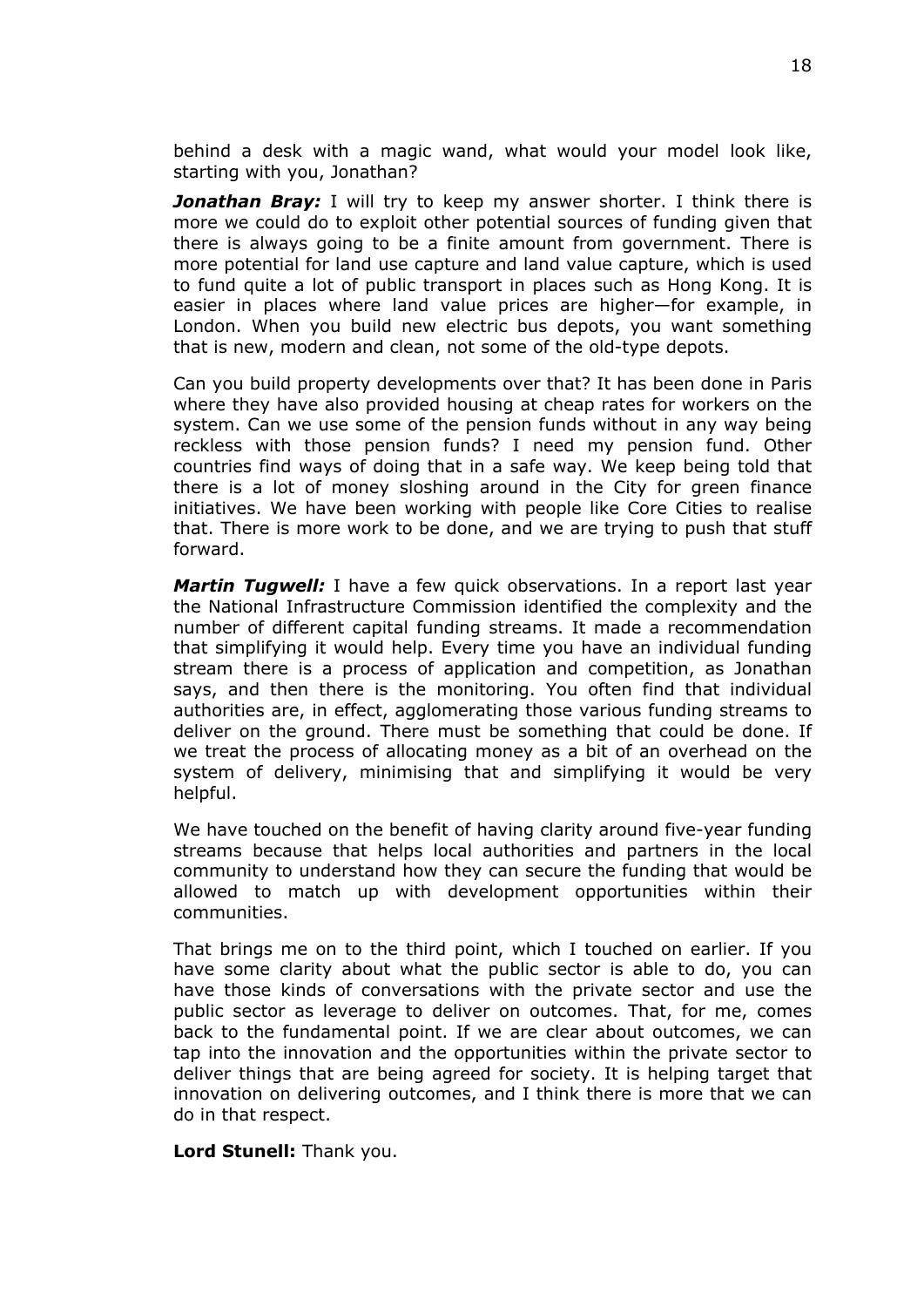Q111 **Baroness Bakewell:** I want to take up the point that has already been made here because it seems that there are so many different transport strategies and governance entities, local government and so on. Is there not a case for a much broader, single-minded strategy overall? I suppose, Martin, I am deconstructing your job. There are all these enterprises that presumably the councils and so on—all the different governance models—both collaborate and compete with. They are all in tension with the Government's strategy and with government institutions. There needs to be some simplified way of making things easier for yourselves, does there not? You have already spoken about the tensions that exist. Jonathan, what do you think should be done?

**Lord Moylan:** Give it all back to DfT.

*Jonathan Bray:* Going back to my previous point, it is right that some things sit nationally, such as National Highways, intercity and the overarching aviation policy, but a lot could be decided more locally, and is in most other European countries or in the States. As you know, this is a very centralised country. We have a culture of gifted amateurism, as someone described the Civil Service. Sometimes, you feel as if England is seen as this terra nullius and people in London can decide what they want to do this year.

If you look at other countries, they tend to have policies for the longer term. They do not change them as rapidly as we do. Some of these changes are about decades, whereas we have a tendency to want to change everything every couple of years. That is difficult to deal with, whereas if you go to Switzerland or Germany it is a much more stable environment in which the regions and cities are working.

**Baroness Bakewell:** Given that criticism of yours, where would change start if we were going to improve things? Overall, as we proceed through this inquiry, we find more and more complexities, and we keep unwrapping different initiatives, many of them plausible and successful, but, overall, it is hard to get a picture. Where would you start change?

*Jonathan Bray:* It may not appear so because we have the whole of England, but in our areas you have a system that makes sense. You have a mayor for the large city region. You have a transport authority, which is responsible to the mayor and is there to deliver better public transport and all the rest of it. We could do with some more powers to enable us to do that job fully around buses and rail. If you look at where both the Mayors of Manchester and Liverpool are going, they want something that looks and feels a bit more like London when you get out at Manchester Piccadilly or Lime Street. The buses will be yellow. The trams, if there are trams, will be yellow. The trains will be yellow. The bike hire will be yellow. There will be one smartcard. We are not so far off being able to have a system that people can relate to and understand more. It is more complex in the counties and the shires, which is not our territory.

**Baroness Bakewell:** I appreciate that.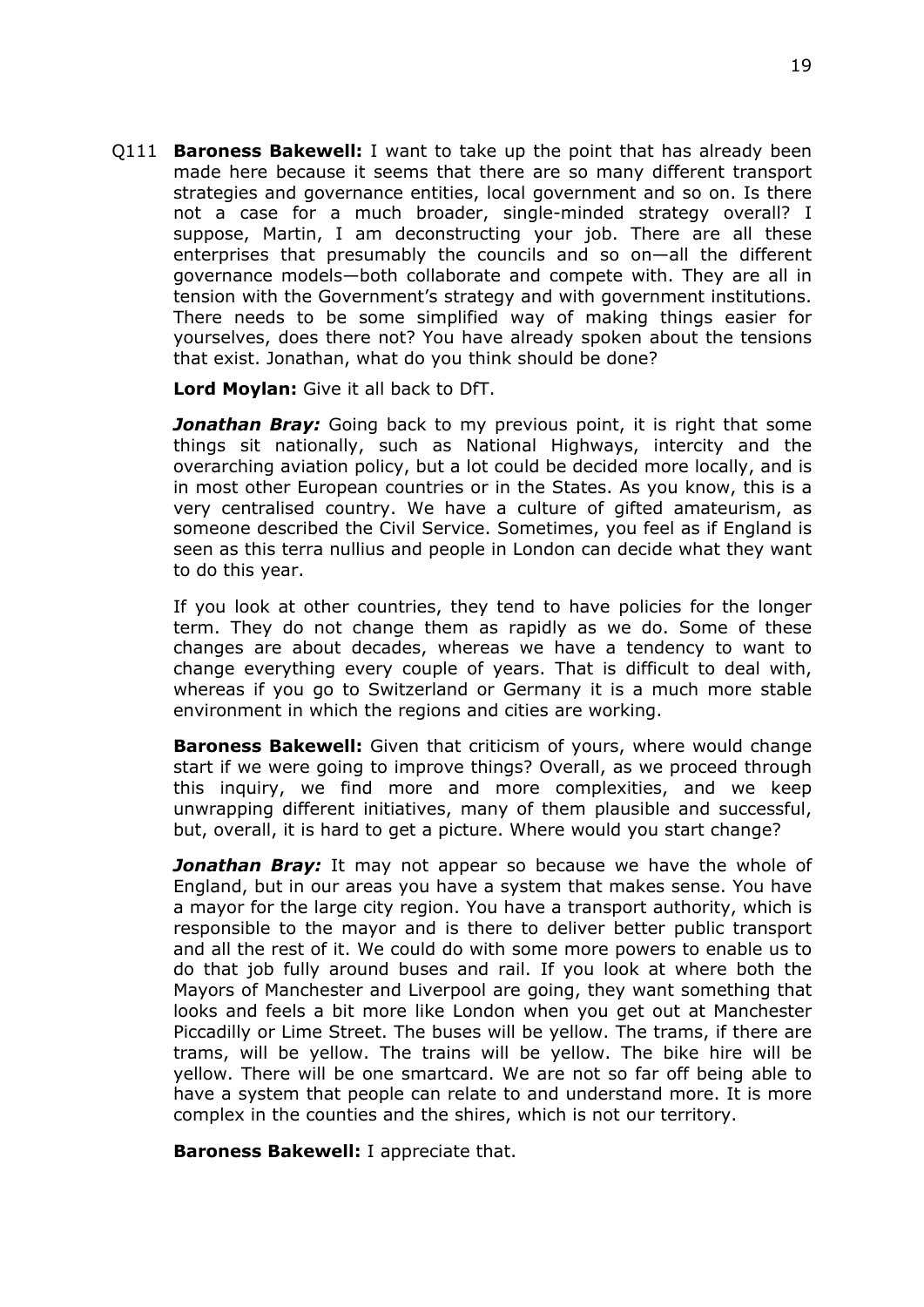*Martin Tugwell:* To come back to your substantive point, this is my third incarnation of working at a regional level. You might call it sub-national, regional or whatever. That tells me that, fundamentally, there are some aspects of what we are doing on transport that, intuitively, leaders of local authorities and metropolitan combined authorities realise you need to work together on. If you look at the journey Transport for the North has been through, it was through Transport for the North that the idea of having a northern powerhouse network that connected the great towns and cities came about. You have to have a conversation that involves those partners. You could argue that that is a really good example of where working together at a regional/sub-national level adds value.

I have three tests. Is it something that goes beyond boundaries of individual authorities? Is there efficiency in working together on a common issue? I touched earlier on our EV charging infrastructure. You could either have 20 pieces of work being done or one piece of work with one conversation with the DNOs that can feed into the national process.

As long as we are really clear about what it is that only national government can do—legislation around vehicles is a good example of that—and recognise that we can bring together different modes of transport together into a strategy, but then focus on supporting delivery at the city region local level, we have the foundations of something that can be built on.

**Baroness Bakewell:** You speak of everybody recognising the need to come together and to work together. Why not be together in some overarching way as you are prioritising in the north?

*Martin Tugwell:* Across England, you have seven sub-national transport bodies that cover the entirety of England. They are coterminous. Originally, Transport for the North was the first; Midlands Connect was after that. There are now seven sub-national transport bodies across England, excluding London, that cover and provide that leadership. The department has been investing in those sub-national transport bodies for a number of years and sees the added value of them.

**The Chair:** Do they cover buses, or are buses entirely local?

*Martin Tugwell:* We cover transport systems in the round. It is very much for the partners around the table to take a view about what they see as adding value. Certainly, my approach as a chief executive is that we add value to our partners rather than trying to duplicate or reproduce what they are doing.

**Baroness Bakewell:** Thanks.

Q112 **Lord Haselhurst:** I have only had experience of Transport East of all these sub-national transport bodies. They cannot agree among themselves what it is that they really want to do, from the revival of disused railways to aid tourism in Suffolk and Norfolk, to providing an improved service on a line that feeds London's third airport, the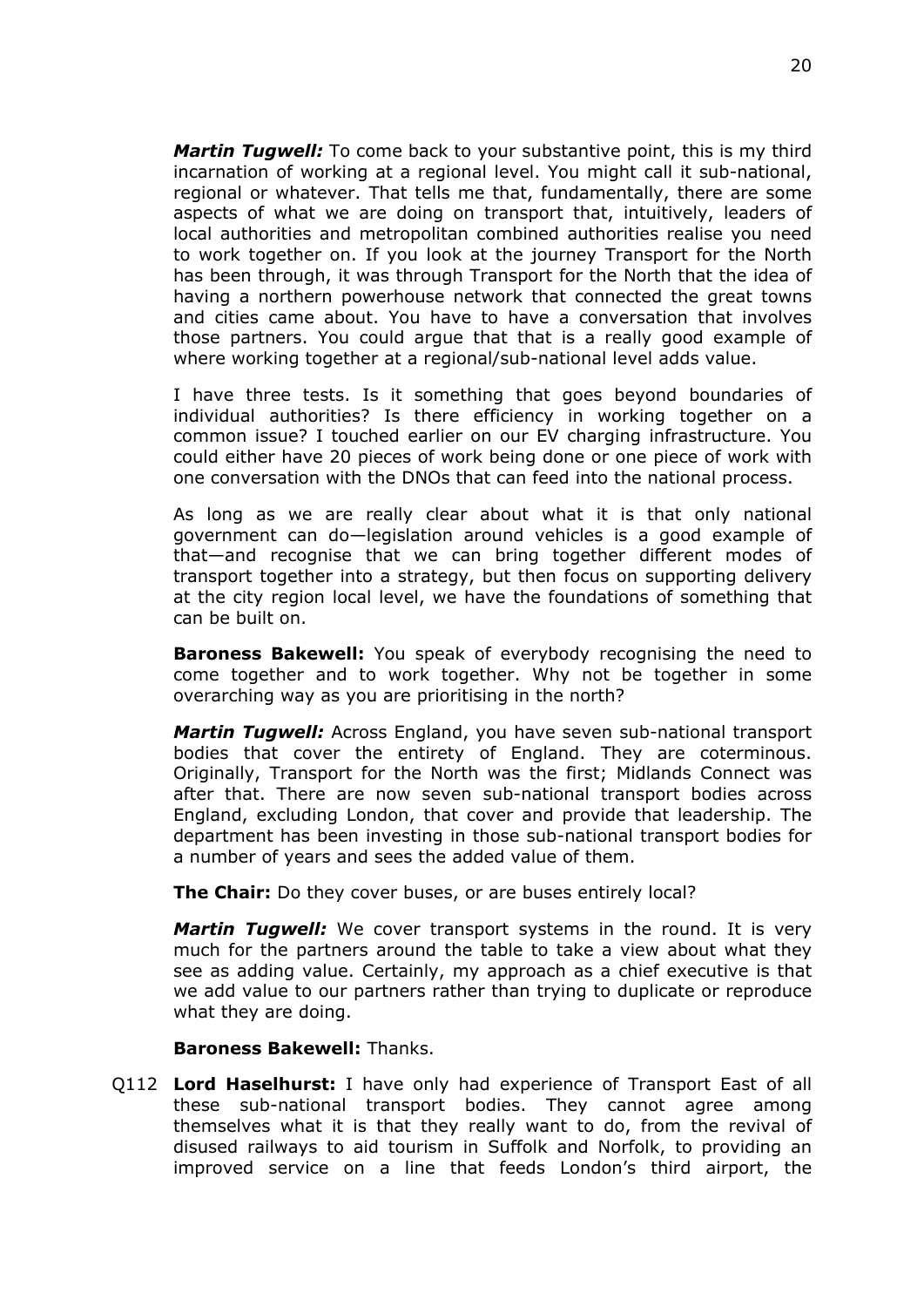biomedical centre at Cambridge and the capital city. There is then the freight question that you have raised and the east coast ports. It is in the interests of the Midlands and the north that improvements are made there. You cannot get the people round the table agreeing. They stray from one thing to another. The railway system has survived for 100 years and is still going to be a staple part of our transport arrangements, and it will speed up.

The most dramatic plan that we had was the construction of HS2, and that gets bogged down by protests and so on, all of which we have to tolerate. Then the Government take away the eastern arm of it. The Government, or several Governments, have nailed their flag to the mast there. They have changed. It seems to me that, once you have created a national plan, you have to get everybody making sure that it is completed.

I am, by the way, not as pessimistic as my colleague, Lord Moylan, about what the future will bring, because knowledge is expanding ever faster.

#### **Lord Moylan:** I—

**Lord Haselhurst:** I did not interrupt you when you were speaking.

Who would have thought that we could have a device like this phone when the first concept was something the size of a brick? We have moved on so quickly, to the point where a two-engine aircraft can fly from London to Australia non-stop. Will we accommodate aerial taxis or aerial scooters? These things are now starting to be talked about. How do we know that more advanced batteries will not be created? Look at the advances that have been made so far in that field. I think we have to have a rail plan and stick to it, and realise what the priorities of the country are.

*Martin Tugwell:* I will make a couple of observations in response. Before joining Transport for the North as the chief exec, I was the programme director for England's Economic Heartland, and I know that the three transport bodies—Transport East, EEH and Midlands Connect—wrote very clearly to the Secretary of State about the importance of the Felixstowe to Nuneaton freight route for exactly those reasons that you talked about, my Lord. That is a really good example of how, if you have seven strategic bodies, we can talk to each other and work together so that we do it more efficiently.

The point you make, though, is a really key one, and it comes back to the substantive point I made a number of times: focusing on the user, the place and the outcome. I remember writing in a previous regional document 15 years ago about the power and the opportunity of technology to change travel patterns. In some respects, we had to wait until the pandemic forced businesses to recognise the potential of that technology, and suddenly we were in a different game. There are aspects of the change that came because of the pandemic that I would not necessarily want to see continue, but it is a really powerful message for me and a challenge to the transport profession.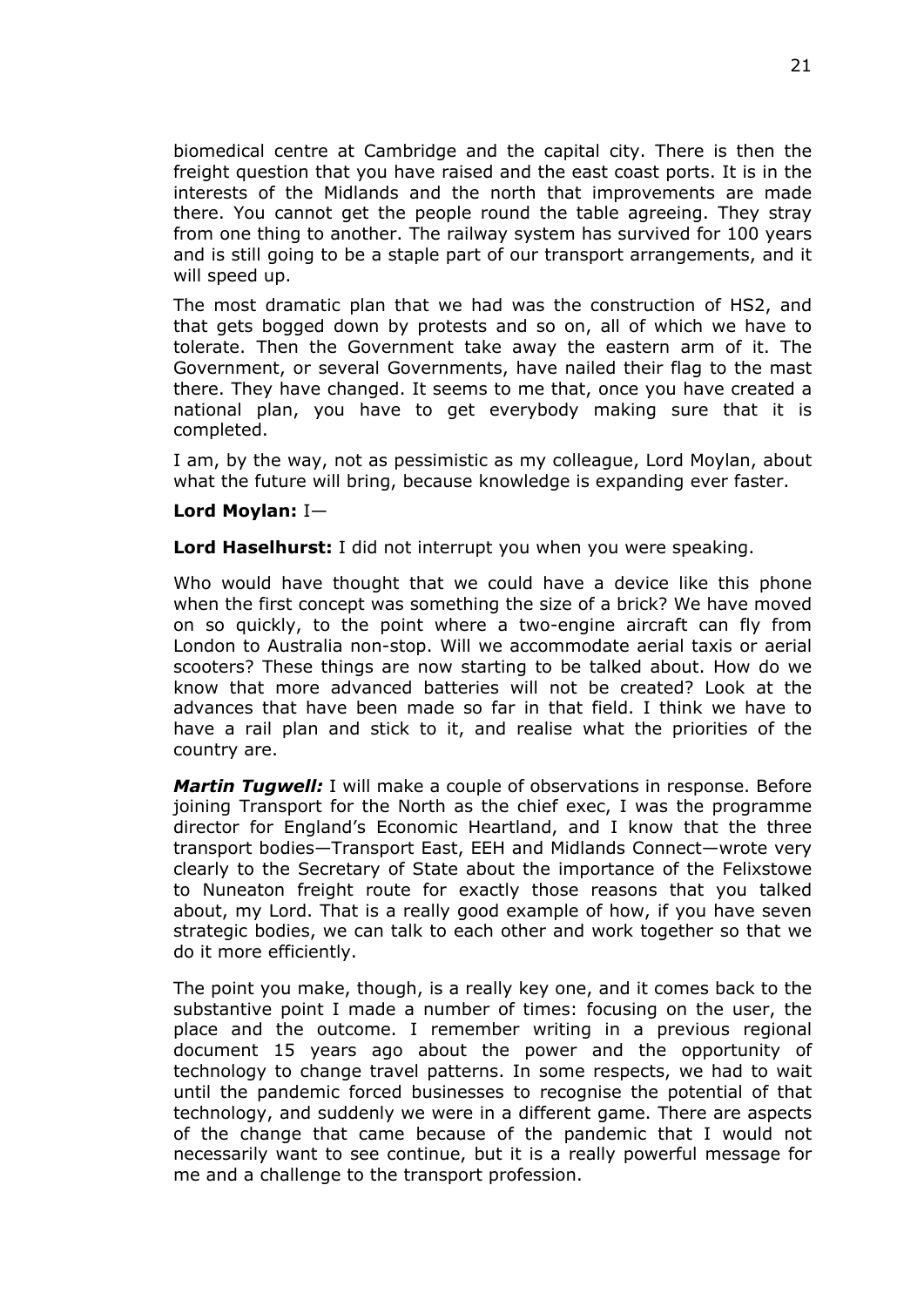Processes are all about understanding where we have come from and projecting those forward. We need to think about the outcome we want to achieve and map how we get there, using the available funding to be able to drive that change. That is where it has to be done through partnership. That is where sub-national transport bodies working with National Highways, Network Rail, GBR and others can act as a convener to be able to say, "Right, this is what we are trying to achieve. This is what we need from you as an organisation", so that you get that coalescence around a single, shared understanding of what we want for the user, the place and the outcomes of that region.

**Lord Haselhurst:** Do you think it is possible to get that agreement?

*Martin Tugwell:* I do.

**Lord Haselhurst:** Good.

**Lord Berkeley:** Martin, you mentioned Felixstowe to Nuneaton. I used to be chairman of the Rail Freight Group. Yes, you talked and you wrote to the Government, but what has happened? They have not even doubletracked the only single-track section of that line, and they have built a station on it. That is going to reduce the capacity still further. You may have written to them, but nothing appears to have happened. What is the solution?

*Martin Tugwell:* It is to keep making the case from an evidence-based perspective as to why these things are important. It also comes back to the point we have made a number of times this morning about the importance of having clarity on the funding envelope, being clear about the outcomes we are trying to achieve and giving good advice on what should be prioritised.

**Lord Grocott:** There is a lot I want to ask about as I am still dissatisfied with the answers so far. There is absolutely no criticism because I am not saying any of this is your fault, but I am looking for solutions, which is Joan Bakewell's question. I have looked, as we all have, at loads of local government structures and central government departmental structures over the years. In looking at the structure for delivering urban transport, putting it as broadly as that, I have never seen quite such a complicated operation as I see in the briefing papers. It is constantly changing. You need a couple of PhDs just to understand it. I am not quite sure what the public make of this.

My question is about the public because this is what it is about. Let us be specific. If I find that my bus service is being cancelled in the area where I live, if I find that my train every morning is hopelessly overcrowded and I have to stand, if I find that when I am driving to work there is a particular junction where every morning everyone is jammed without any apparent solution, if I find that there is a queue of buses waiting to move on and there is an empty cycle lane with no one on it, who do I go to? Who is able to deal with my problem?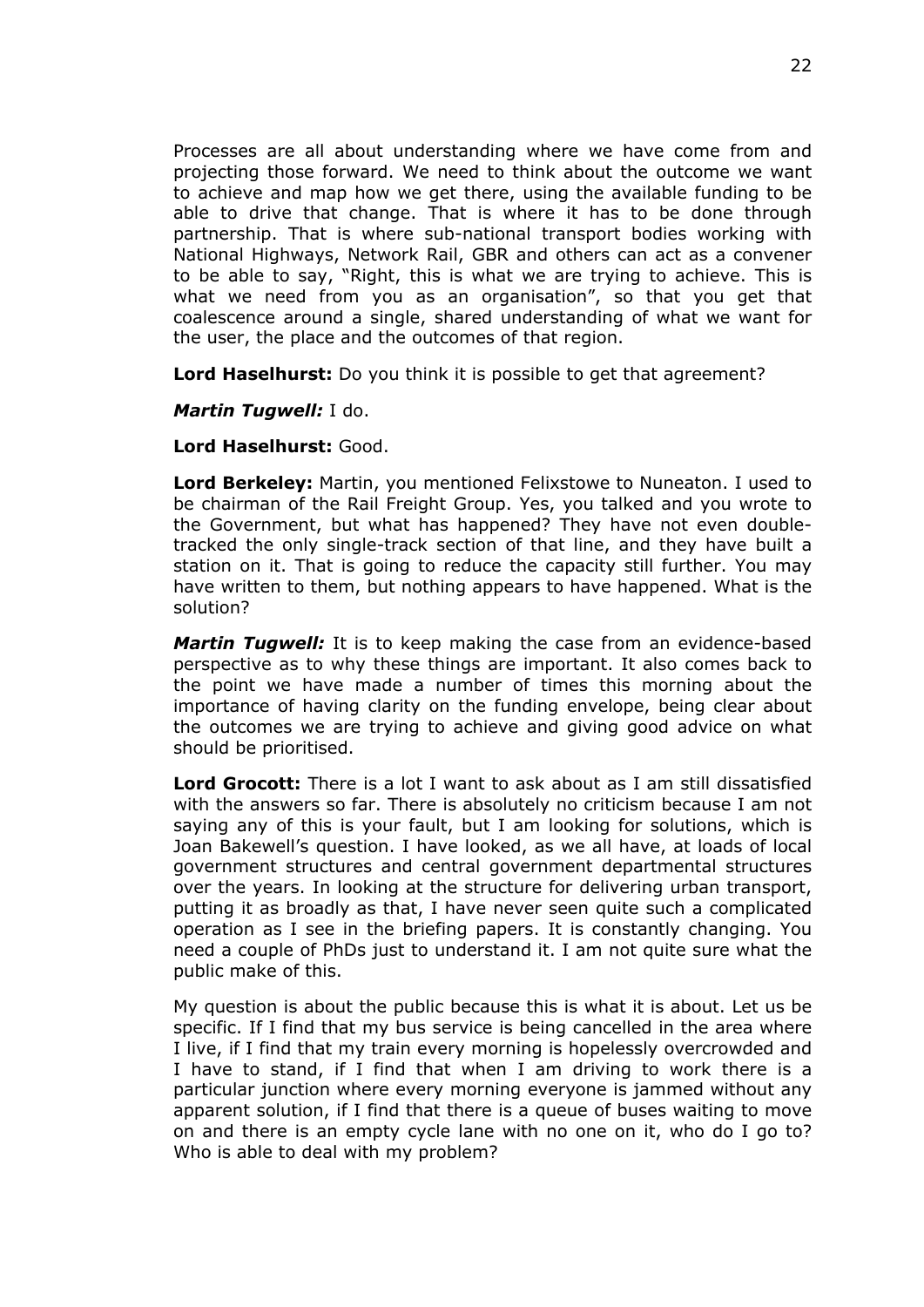If the problem persists, who is responsible? I am not asking who gets the sack. I am against people getting the sack. Who says, "Sorry, it's my fault. We're doing something about it?" I do not want to be too critical, but the structure seems to me to be almost designed to fail. There are just too many inputs, too many overlapping responsibilities and too many people. I will excuse myself and go on for one final point.

This is not a criticism of Transport for the North, but it is a genuinely puzzling question, and it is related to what I have said already. The governance of Transport for the North, we are told, is that each of the 20 constituency local authorities appoints one of its elected members responsible for transport to be a member of the board. The board also includes Rail North authorities from outside the TfN area, representatives from local enterprise partnerships and delivery partners from the Department for Transport, National Highways, Network Rail and HS2. The TfN leadership team consists of a chief executive, a finance director, a Northern Powerhouse Rail director, a strategic rail director, a major roads director, a strategy director and director of business capabilities.

Where do you get a room big enough to put everyone in? Is this a decision-making body? I can understand why all those people need to have an input of some sort, but I cannot quite visualise that as a mechanism for dealing with the customers we are all trying to serve. I do not know if you could say yes or no to that.

**Jonathan Bray:** In the city regions, the aim is that there would be one person to complain to, ultimately, and you could sack them because they would be the mayor.

**Lord Grocott:** That is so diffuse, is it not? Are you saying of how many million people that they direct their queries to the mayor?

*Jonathan Bray:* No, I am not saying that, but that is the ultimate. If the transport system in a city—the bus, the rail and the roads—is falling down on the job, that is going to be a major election issue. The aim would be to have a transport authority, or the combined authority of which the transport authority is a part, where you would go to them if there were problems with the bus and trains because they would have either total responsibility for them or major responsibility for them.

On the highways network, there is a debate about whether you do what London does. At the moment, in the city regions, the districts are the highways authorities. Do you move the strategic highways up to the city region level so that that would come under the Mayor of Greater Manchester or Merseyside, as it does in London? That is not a debate that has been resolved yet. You can see how it all begins to come together into something that is much more similar to what London has, where there is one system and one body to go to, and, ultimately, there is political accountability.

**Lord Grocott:** If I need the bus to get to the hospital and the bus service has been cancelled, who specifically do I go to? Where is the phone number? Where is the contact?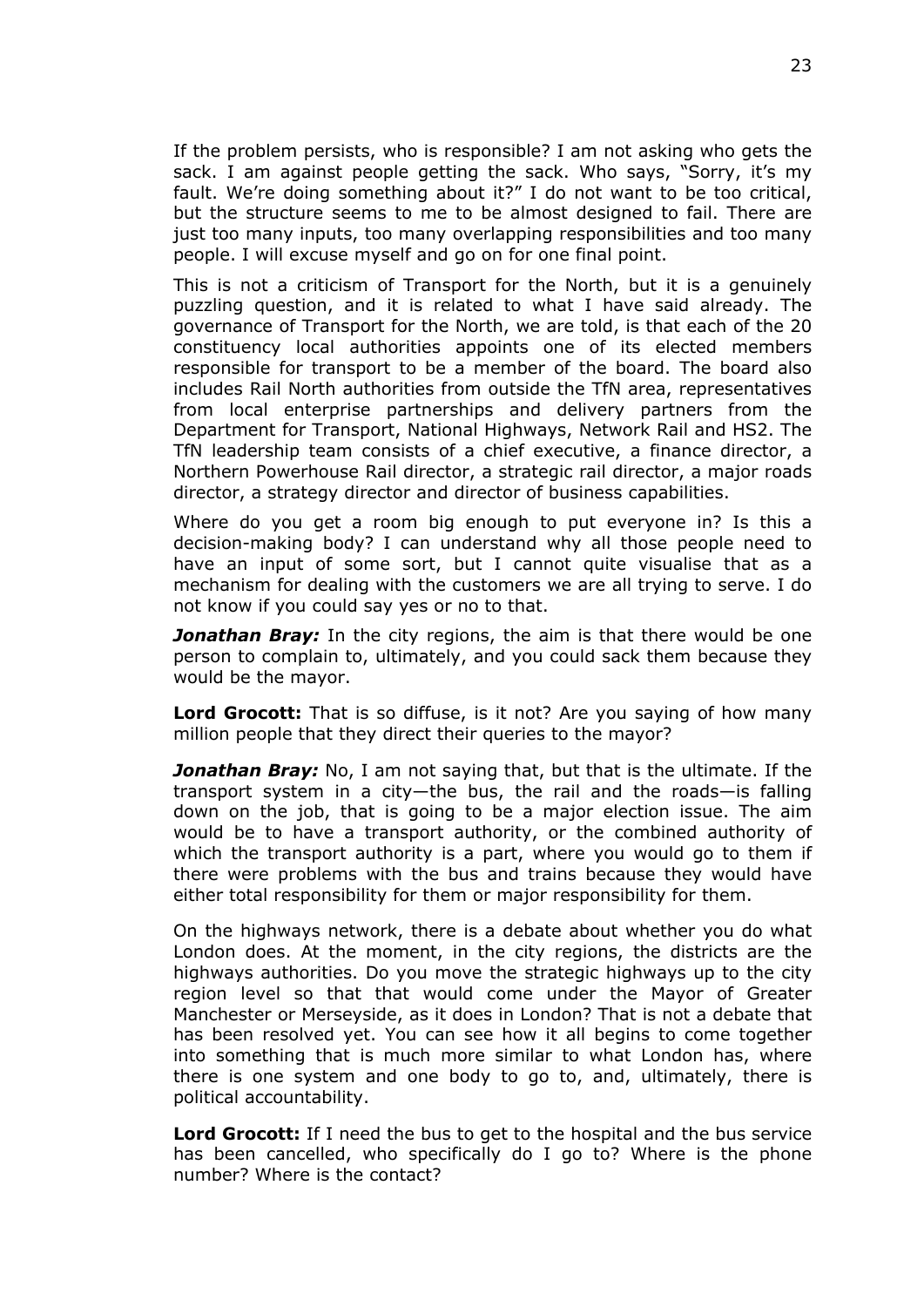#### *Jonathan Bray:* Now?

#### **Lord Grocott:** Now.

**Jonathan Bray:** Under bus deregulation, by and large it is the commercial operator because most services are provided commercially. Where the commercial operators do not provide it, the local transport authority can step in; about 15% of the network is supported. I agree that it is confusing, which is why city regions such as Manchester and Liverpool are looking to get rid of bus deregulation and replace it with a system where the entire network is planned and specified by the transport authority accountable to the mayor, as in London, and operators compete to provide it so you have one network, one fare system and one place to go to complain to.

*Martin Tugwell:* In response to your question about the added value of Transport for the North, we are a sub-national strategic body. We are looking at the framework for the next 20 or 30 years. As a country, we do not do enough—and we touched on it a little earlier—about understanding where we need to get to and what the steps to getting there are.

On the rail side and on National Highways, we have the opportunity to work within those five-year funding cycles. You have identified a need for a National Highways study that feeds into improvements potentially in a subsequent year.

We are able to look at those genuinely strategic issues in the round, going back to my three tests: things that go across boundaries; things where it is efficient and more effective to work together; and having a single view on strategic priorities that can feed into government, which provides the framework within which the metropolitan combined authorities can work. My experience of working with sub-regional and sub-national bodies is that they can be incredibly powerful in bringing a coalescence around a common agenda and a common objective.

If we think about Transport for the North, the independent economic review that talked about £100 million and 850,000 jobs acts as the catalyst on which we all work together to deliver improvements for the benefits of the residents, but does that mean that there is a direct relationship between Transport for the North and the residents? No, because it is through the local authorities or the metropolitan combined authorities. But we know we need to join things up; we know we need to do things at a regional level.

As I said in response to an earlier question, the fact that this is my third incarnation on a regional structure kind of shows that we know this to be true, and it is how we make it work, which comes back to the point we have both made today: being clear about what is only possible to be done at a national level and where that responsibility lies; being clear about what added value can be done at a regional level, but the place-based delivery, whether it is through an MCA or the local transport authority, is where the relationship really needs to be delivered.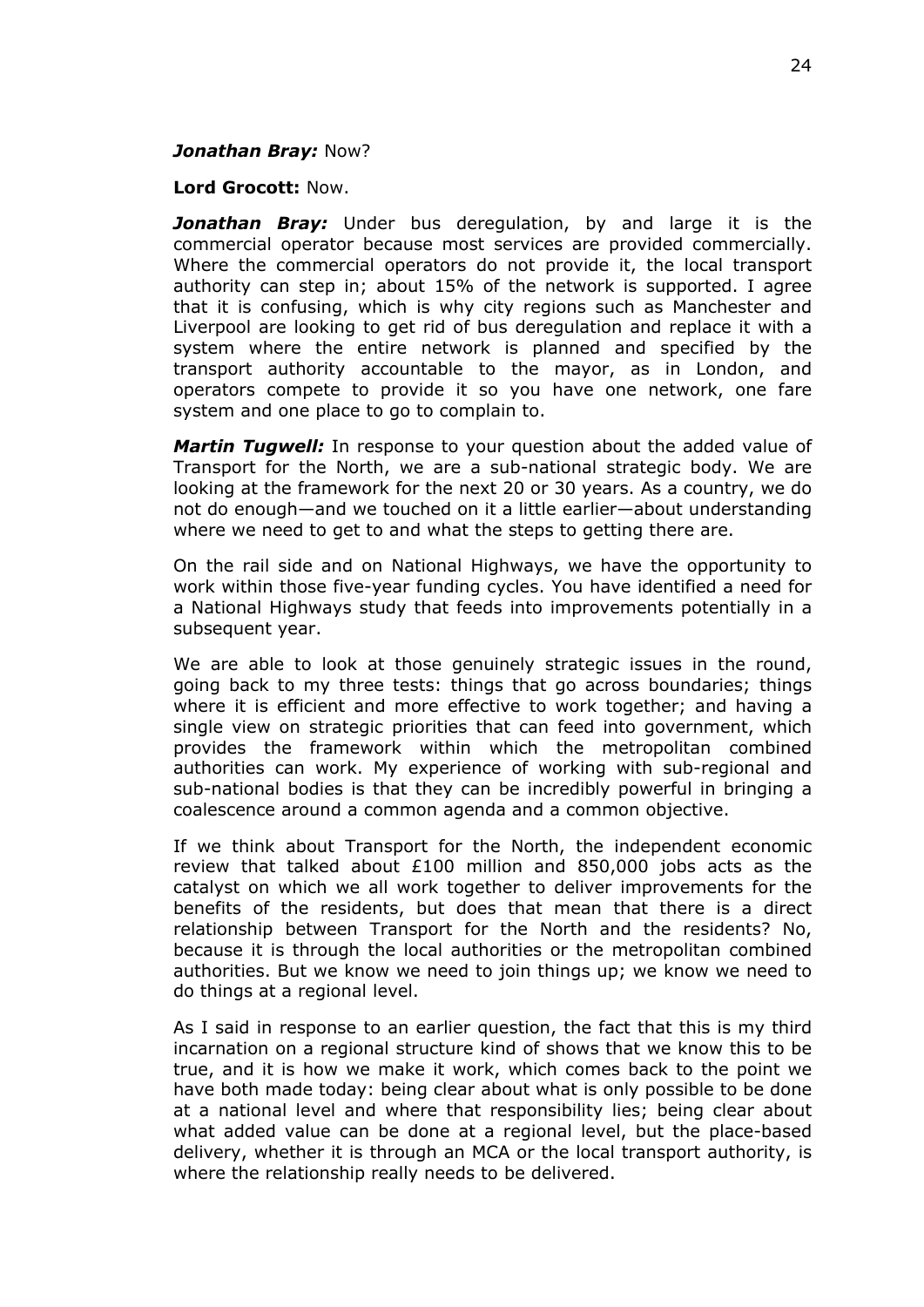**The Chair:** We certainly have a dilemma. Lord Carrington, we are moving on to our final area now.

Q113 **Lord Carrington of Fulham:** The final question is about something we have been discussing pretty much the whole hour and a half or so we have been talking—the relationship between local government and central government and policy co-ordination. We have covered it so much, but there is one aspect of it that we really have not covered in sufficient detail. I suppose this really comes down to "Who pays the piper calls the tune".

One of the great problems in most relationships between local government and spending bodies of one sort or another and central government comes down not to an unwillingness to work together or an unwillingness to plan looking forward, but an unwillingness of the Treasury to commit funds, stick with its commitments and cough up the money that it promised without changing it, or indeed looking at the plans that have been agreed between the Department for Transport and the various bodies responsible for delivering the service and saying, "We'll only have a single-track railway from the major port. We'll put a station on it because that's the cheapest way of doing it, and that's all the Treasury will fund". How do we overcome that?

I know it is not an answer that anybody will be able to come up with. There clearly is a problem there. It does not affect just transport, obviously. It affects defence. It affects almost every other aspect of government policy. Given your obvious knowledge of the constraints that the Treasury has—tax revenues, priorities, the need to replace weapons sent off to Ukraine and so on—how do you get to a situation where central government policy is consistent enough once agreed that it can be delivered in the long term by people like you?

*Martin Tugwell:* I am going to dive back a little bit into my past, if I may. As you have seen from my CV, I have worked in strategic regional planning for some time. I look back on the time when we had a process that was referred to as regional funding allocations. It meant that each of the then regions was given a funding envelope by government departments, because it covered not just transport but economic development and, at the time, covered the housing revenue account and the work done through the housing board.

The task given to the elected politicians in those regions was to come forward with their advice within that funding envelope. I was always confident before we started, and it was proved subsequently, that, if you say to elected politicians, "Here is what you're being tasked to do. Here is the funding envelope", they will make decisions or provide advice to the Government, and the Government of the day can then take a view.

My experience in that particular scenario was that not only did we have our advice accepted every time, but the rigour that we went through and the ability to prioritise meant that when government departments were able to say, "Do you know what? We've actually got some additional funding", it was a very simple case of, "You've got your strategy. You've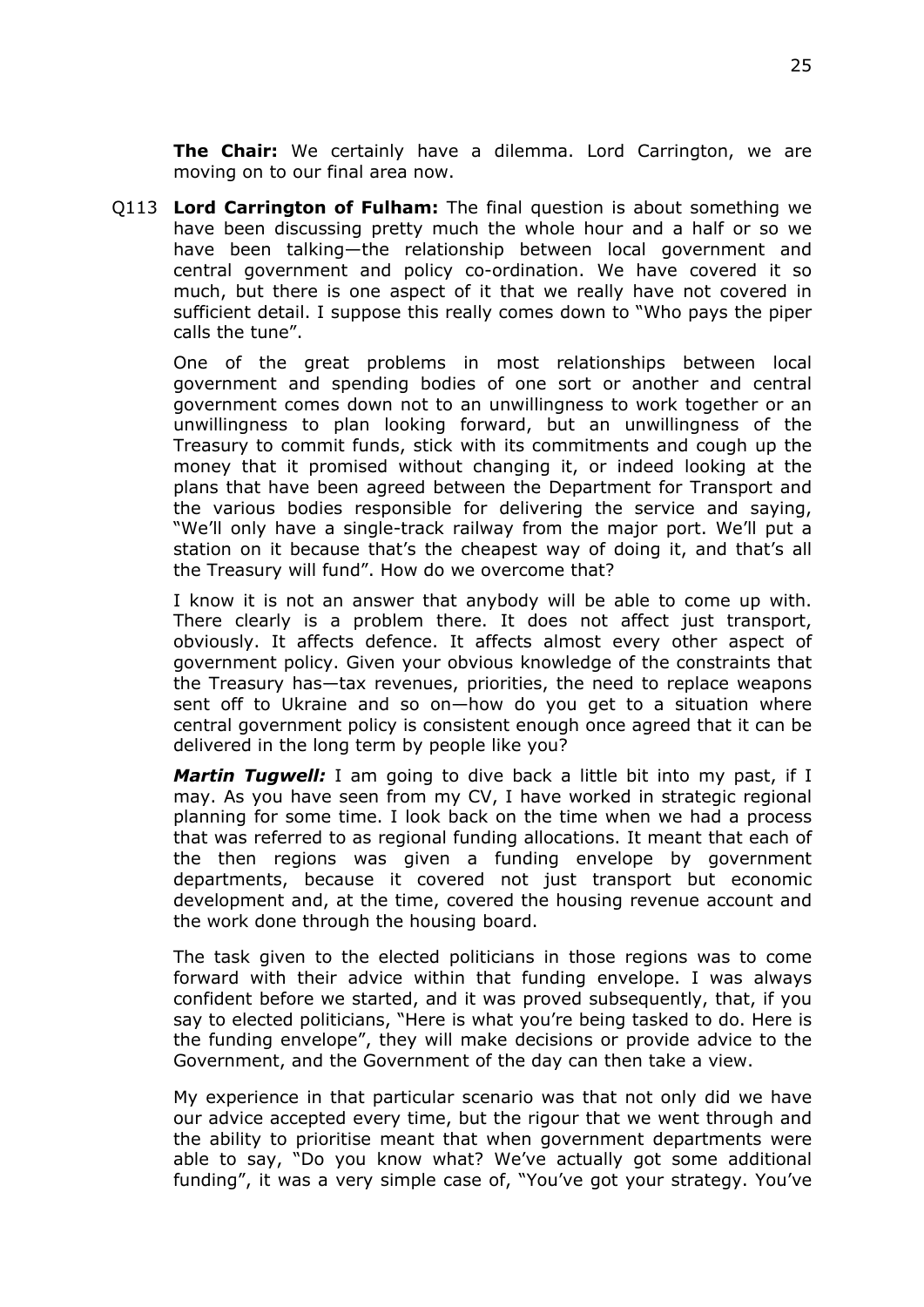got your funding priorities. The next one on the line to be delivered is that". You actually got more happening because you had that clarity. It meant that the individual partners could plan their resources to develop the proposals when they needed to rather than for the next competition, but it still respected the right and the role of government to take the overarching balance of advice across those budgets.

I am a firm believer that if you provide elected politicians with a funding envelope and a task, they will respond to it. Every bone of my body and every bit of experience tells me that. If we now add on what we are doing through the sub-national transport bodies, which have a richness of evidence, understanding where the development is, understanding where the problems are, being clear about what we are trying to achieve in terms of outcomes—environment, economy and social—the quality of the advice and the ability to look across those subjects are enhanced. If you tasked those bodies with providing advice within a funding envelope, we could make some significant steps.

**Lord Carrington of Fulham:** So it comes down to clarity.

*Martin Tugwell:* A lot of it does.

**Lord Carrington of Fulham:** Clarity and priorities so that if the funding changes, you can just take the bottom priority and drop that, or add it back in or whatever.

*Martin Tugwell:* Or you allow the decision-making body the opportunity to review it. They may well take a view. It is the kind of decision that might well need to be thought about. Do you invest in one or two big schemes, or do you invest in 10 or 15 smaller schemes? There will be judgments to be made about the outcomes you are trying to achieve and the deliverability in the short to medium term. For me, that is a much more transparent conversation. It allows politicians nationally, regionally and locally to have a much more transparent conversation with their communities about what is possible and what is achievable in the particular timescales. That is a really positive place to be in.

**Lord Carrington of Fulham:** What you have to get to at the local level is everybody speaking with one voice.

*Martin Tugwell:* Not on all things. As we have talked about, it comes down to recognising what needs to be done at a national level, what can be and should be done at a regional level, and what is rightly done on delivery at a place-based level. We must not make every aspect so hierarchical and linear that you have to go through each stage. It is recognising what needs to be done at the right level and empowering the elected politicians to do it at that stage.

**Lord Carrington of Fulham:** Thank you.

**The Chair:** Jonathan, do you want to add anything? We are moving to a close.